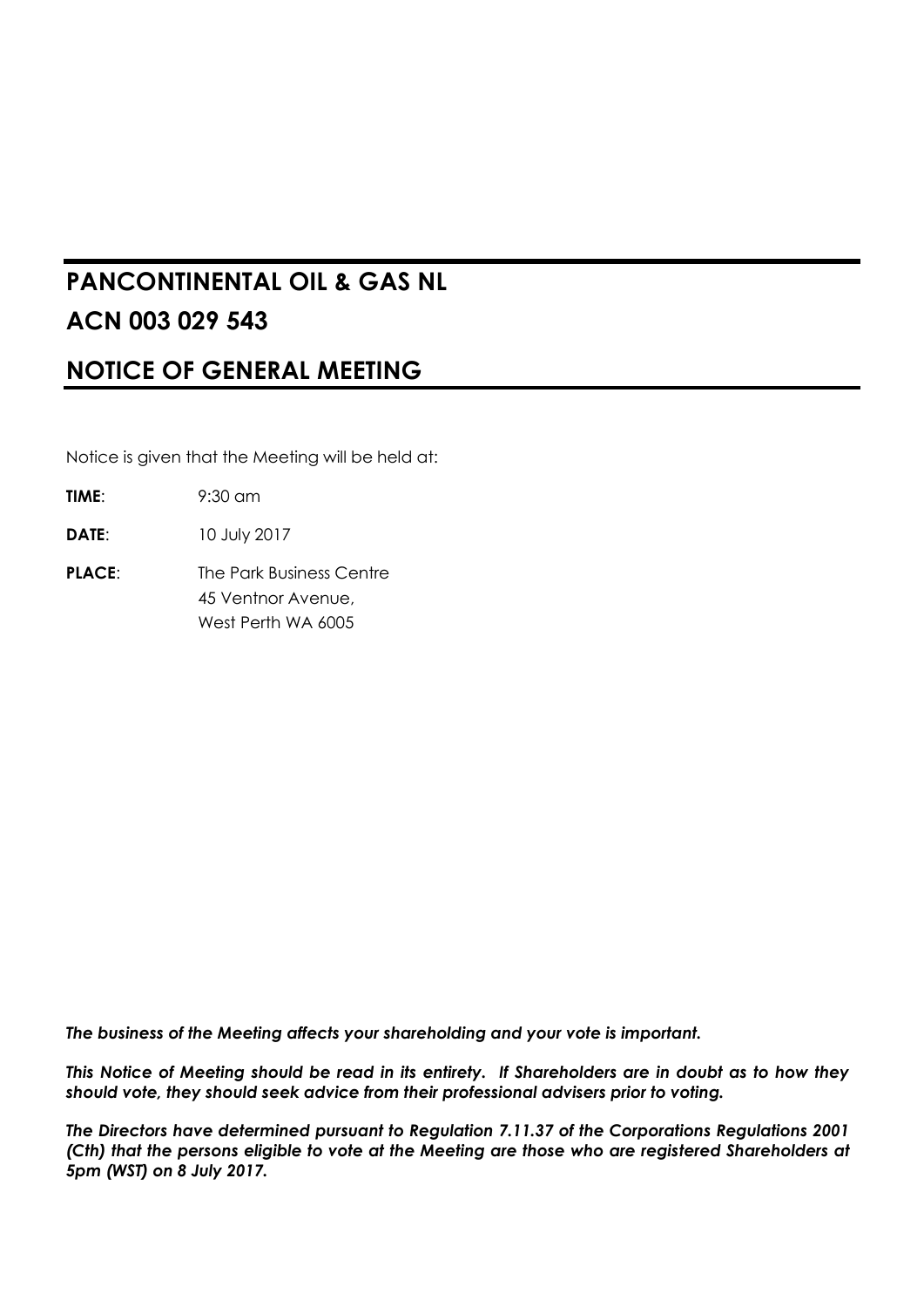### **AGENDA**

#### **1. RESOLUTION 1 – ACQUISITION OF BOMBORA NATURAL ENERGY PTY LTD**

To consider and, if thought fit, to pass, with or without amendment, the following resolution as an **ordinary resolution**:

*"That, subject to the passing of Resolution 2, for the purposes of ASX Listing Rule 7.1 and for all other purposes, approval is given for the Company to issue up to 1,753,211,226 Shares to the Bombora Shareholders on the terms and conditions set out in the Explanatory Statement."*

**Voting Exclusion**: The Company will disregard any votes cast on this Resolution by any person who may participate in the proposed issue and a person who might obtain a benefit, except a benefit solely in the capacity of a holder of ordinary securities, if the Resolution is passed and any associates of those persons. However, the Company need not disregard a vote if it is cast by a person as a proxy for a person who is entitled to vote, in accordance with the directions on the Proxy Form, or, it is cast by the person chairing the meeting as proxy for a person who is entitled to vote, in accordance with a direction on the Proxy Form to vote as the proxy decides.

### **2. RESOLUTION 2 – APPROVAL FOR SHARE PLACEMENT**

To consider and, if thought fit, to pass, with or without amendment, the following resolution as an **ordinary resolution**:

*"That, subject to the passing of Resolution 1, for the purposes of ASX Listing Rule 7.1 and for all other purposes, approval is given for the Company to issue up to 2,000,000,000 Shares on the terms and conditions set out in the Explanatory Statement."*

**Voting Exclusion:** The Company will disregard any votes cast on this Resolution by any person who may participate in the proposed issue and a person who might obtain a benefit, except a benefit solely in the capacity of a holder of ordinary securities, if the Resolution is passed and any associates of those persons. However, the Company need not disregard a vote if it is cast by a person as a proxy for a person who is entitled to vote, in accordance with the directions on the Proxy Form, or, it is cast by the person chairing the meeting as proxy for a person who is entitled to vote, in accordance with a direction on the Proxy Form to vote as the proxy decides.

### **3. RESOLUTION 3 – APPROVAL FOR ISSUE OF OPTIONS**

To consider and, if thought fit, to pass, with or without amendment, the following resolution as an **ordinary resolution**:

*"That, subject to the passing of Resolutions 1 and 2, for the purposes of ASX Listing Rule 7.1 and for all other purposes, approval is given for the Company to issue up to 477,434,150 Options on the terms and conditions set out in the Explanatory Statement."*

**Voting Exclusion**: The Company will disregard any votes cast on this Resolution by any person who may participate in the proposed issue and a person who might obtain a benefit, except a benefit solely in the capacity of a holder of ordinary securities, if the Resolution is passed and any associates of those persons. However, the Company need not disregard a vote if it is cast by a person as a proxy for a person who is entitled to vote, in accordance with the directions on the Proxy Form, or, it is cast by the person chairing the meeting as proxy for a person who is entitled to vote, in accordance with a direction on the Proxy Form to vote as the proxy decides.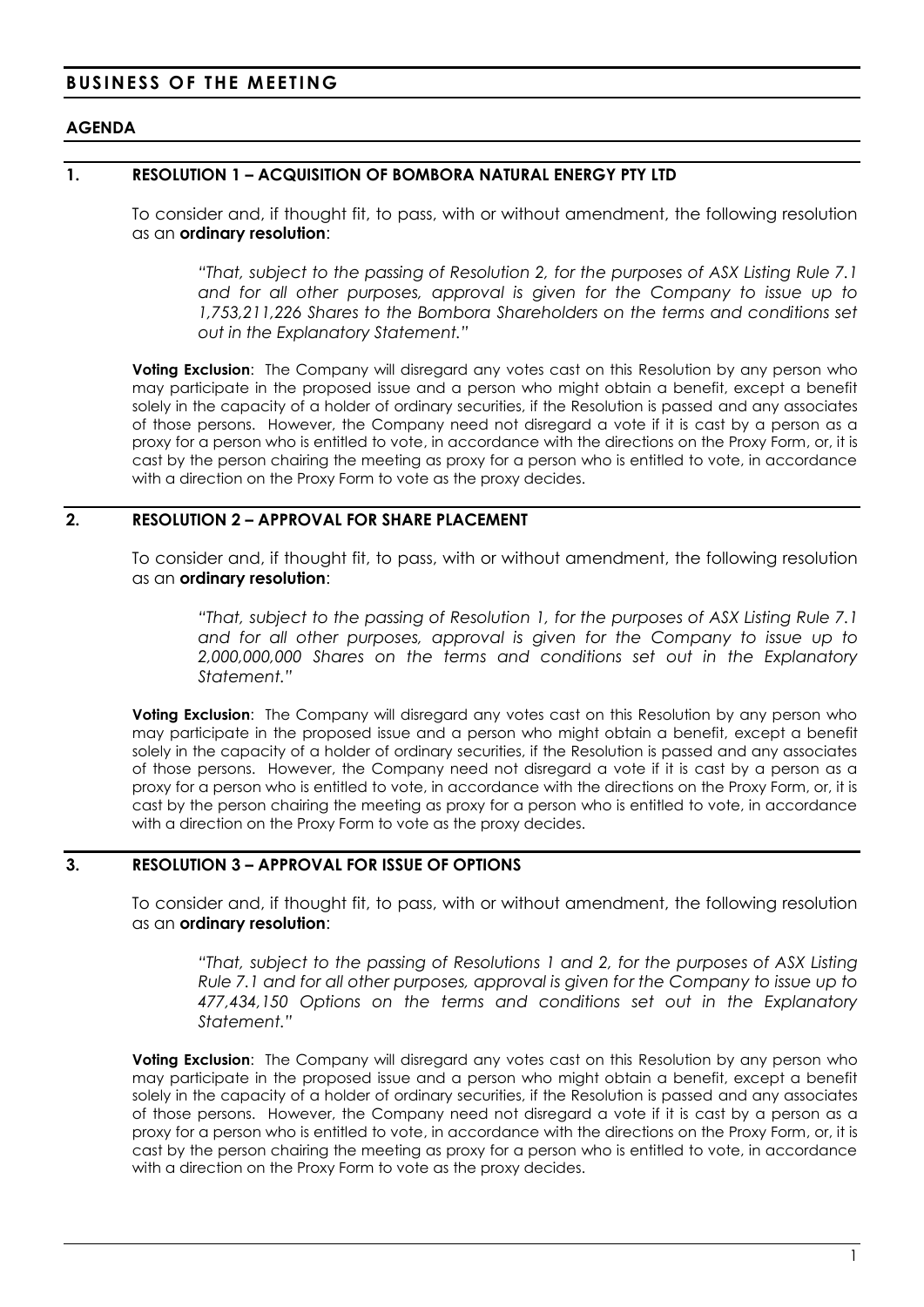### **4. RESOLUTION 4 – ELECTION OF DIRECTOR – JOHN BEGG**

To consider and, if thought fit, to pass, with or without amendment, the following resolution as an **ordinary resolution**:

*"That, subject to the passing of Resolution 1, for the purposes of clause 11.3 of the Constitution and for all other purposes, John Begg, being eligible and having consented to act, be elected as a director of the Company, on and from completion of the Acquisition."*

### **5. RESOLUTION 5 – ELECTION OF DIRECTOR – MARIE MALAXOS**

To consider and, if thought fit, to pass, with or without amendment, the following resolution as an **ordinary resolution**:

*"That, subject to the passing of Resolution 1, for the purposes of clause 11.3 of the Constitution and for all other purposes, Marie Malaxos, being eligible and having consented to act, be elected as a director of the Company, on and from completion of the Acquisition."*

### **6. RESOLUTION 6 – APPROVAL FOR SHARE PLACEMENT TO DIRECTOR**

To consider and, if thought fit, to pass, with or without amendment, the following resolution as an **ordinary resolution**:

*"That, for the purposes of ASX Listing Rule 10.11 and for all other purposes, approval is given for the Company to issue up to 75,000,000 Shares to David Kennedy (or his nominee) on the terms and conditions set out in the Explanatory Statement."*

**Voting Exclusion Statement:** The Company will disregard any votes cast on this Resolution by David Kennedy (and his nominee) and any of their associates. However, the Company need not disregard a vote if it is cast by a person as a proxy for a person who is entitled to vote, in accordance with the directions on the Proxy Form, or, it is cast by the person chairing the meeting as proxy for a person who is entitled to vote, in accordance with a direction on the Proxy Form to vote as the proxy decides.

### **7. RESOLUTION 7 – APPROVAL FOR ISSUE OF SHARES TO DIRECTOR IN LIEU OF FEES**

To consider and, if thought fit, to pass, with or without amendment, the following resolution as an **ordinary resolution**:

*"That, for the purposes of ASX Listing Rule 10.11 and for all other purposes, approval is given for the Company to issue 87,500,000 Shares to Barry Rushworth (or his nominee) on the terms and conditions set out in the Explanatory Statement."*

**Voting Exclusion Statement**: The Company will disregard any votes cast on this Resolution by Barry Rushworth (and his nominee) and any of their associates. However, the Company need not disregard a vote if it is cast by a person as a proxy for a person who is entitled to vote, in accordance with the directions on the Proxy Form, or, it is cast by the person chairing the meeting as proxy for a person who is entitled to vote, in accordance with a direction on the Proxy Form to vote as the proxy decides.

### **8. RESOLUTION 8 – RATIFICATION OF PRIOR ISSUE – SHARES**

To consider and, if thought fit, to pass, with or without amendment, the following resolution as an **ordinary resolution**:

*"That, for the purposes of ASX Listing Rule 7.4 and for all other purposes, Shareholders ratify the issue of 200,000,000 Shares on the terms and conditions set out in the Explanatory Statement."*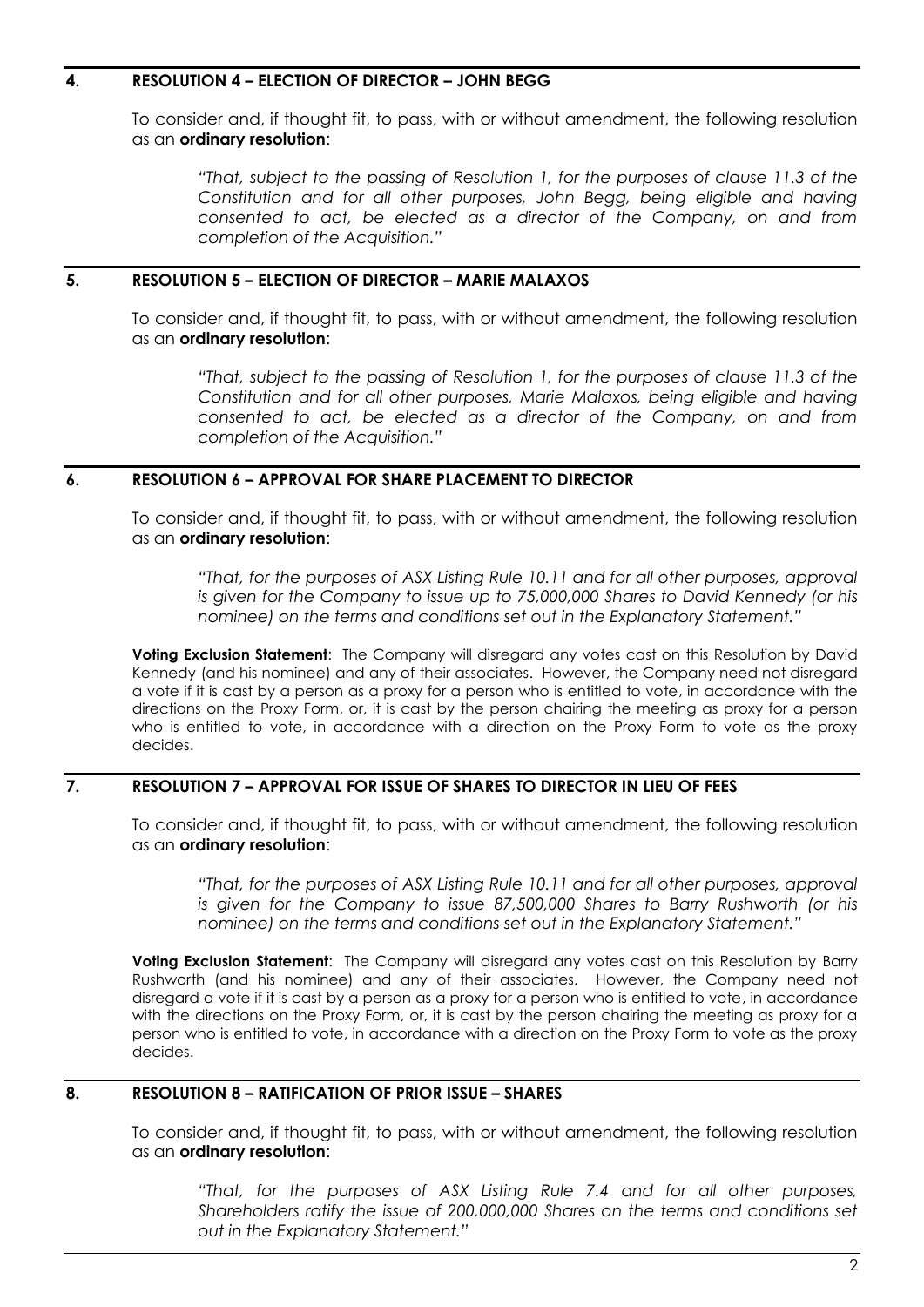**Voting Exclusion**: The Company will disregard any votes cast on this Resolution by a person who participated in the issue and any associates of those persons. However, the Company need not disregard a vote if it is cast by a person as a proxy for a person who is entitled to vote, in accordance with the directions on the Proxy Form, or, it is cast by the person chairing the meeting as proxy for a person who is entitled to vote, in accordance with a direction on the Proxy Form to vote as the proxy decides.

### **9. RESOLUTION 9 – RATIFICATION OF PRIOR ISSUE – OPTIONS**

To consider and, if thought fit, to pass, with or without amendment, the following resolution as an **ordinary resolution**:

*"That, for the purposes of ASX Listing Rule 7.4 and for all other purposes, Shareholders ratify the issue of 100,000,000 Options on the terms and conditions set out in the Explanatory Statement."*

**Voting Exclusion**: The Company will disregard any votes cast on this Resolution by a person who participated in the issue and any associates of those persons. However, the Company need not disregard a vote if it is cast by a person as a proxy for a person who is entitled to vote, in accordance with the directions on the Proxy Form, or, it is cast by the person chairing the meeting as proxy for a person who is entitled to vote, in accordance with a direction on the Proxy Form to vote as the proxy decides.

### **Dated: 12 June 2017**

#### **By order of the Board**

### **Vesna Petrovic Company Secretary**

#### **Voting in person**

To vote in person, attend the Meeting at the time, date and place set out above.

#### **Voting by proxy**

To vote by proxy, please complete and sign the enclosed Proxy Form and return by the time and in accordance with the instructions set out on the Proxy Form.

In accordance with section 249L of the Corporations Act, Shareholders are advised that:

- each Shareholder has a right to appoint a proxy;
- the proxy need not be a Shareholder of the Company; and
- a Shareholder who is entitled to cast 2 or more votes may appoint 2 proxies and may specify the proportion or number of votes each proxy is appointed to exercise. If the member appoints 2 proxies and the appointment does not specify the proportion or number of the member's votes, then in accordance with section 249X(3) of the Corporations Act, each proxy may exercise one-half of the votes.

Shareholders and their proxies should be aware that changes to the Corporations Act made in 2011 mean that:

- if proxy holders vote, they must cast all directed proxies as directed; and
- any directed proxies which are not voted will automatically default to the Chair, who must vote the proxies as directed.

*Should you wish to discuss the matters in this Notice of Meeting please do not hesitate to contact the Company Secretary on +61 8 6363 7090.*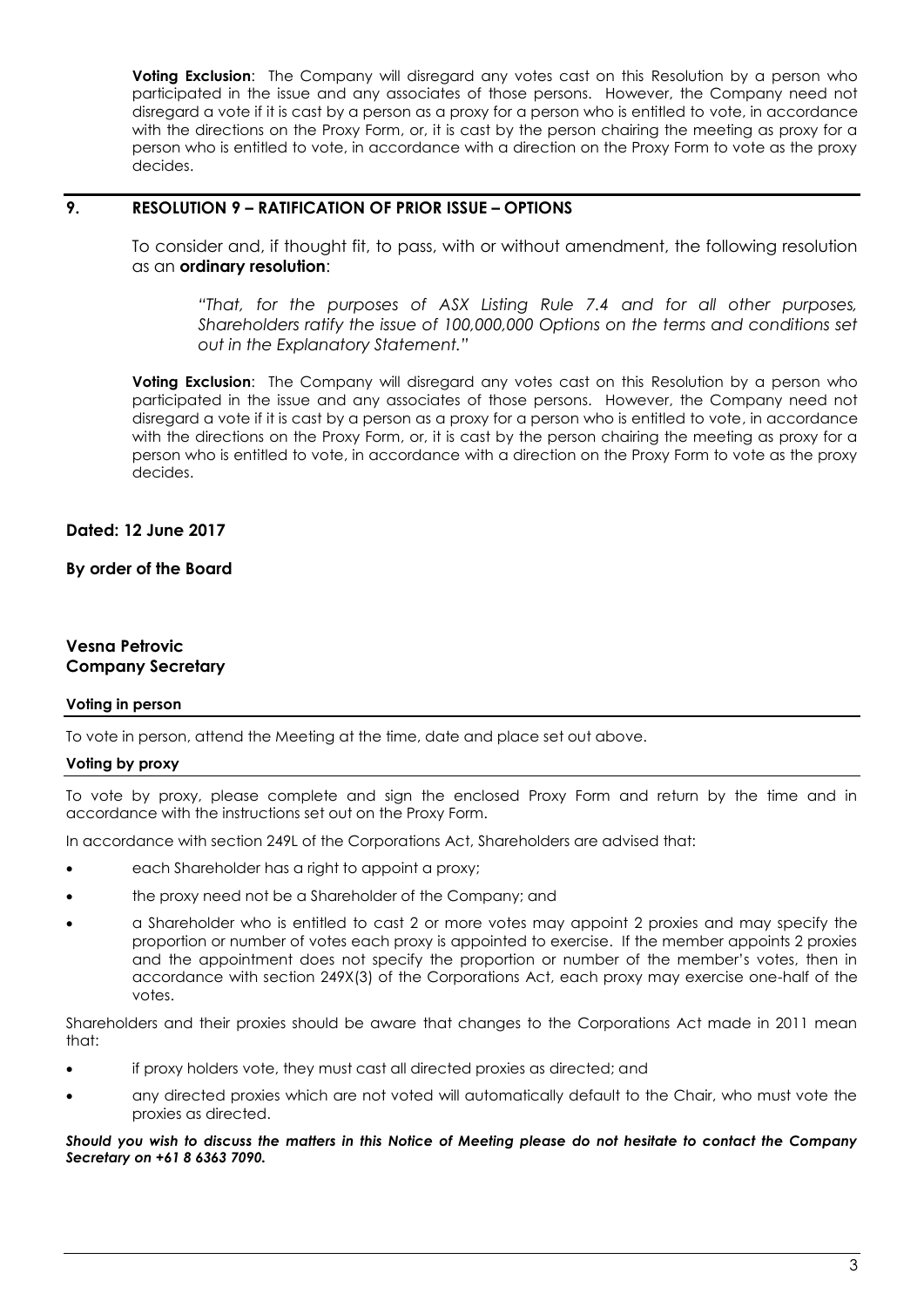### **EXPLANATORY STATEMENT**

This Explanatory Statement has been prepared to provide information which the Directors believe to be material to Shareholders in deciding whether or not to pass the Resolutions.

### **1. BACKGROUND TO RESOLUTIONS**

### **1.1 General**

As announced to ASX on 7 June 2017, the Company has entered into an agreement with certain of the Bombora Shareholders (the **Acquisition Agreement**) pursuant to which it has agreed to acquire 100% of the shares in Bombora (the **Acquisition**) in consideration for the issue of up to 1,753,211,226 Shares (the **Consideration Shares**) in aggregate to the Bombora Shareholders.

Further details of Bombora and its project interests are set out in the announcement to ASX dated 7 June 2017.

### **1.2 Acquisition Agreement**

The material terms of the Acquisition Agreement are as follows:

(a) **Acquisition**: The Company will acquire, on the basis of 26 Shares for each Bombora share, all of the issued capital in Bombora.

The maximum number of Consideration Shares is 1,753,211,226 which is based on the existing issued capital of Bombora (of 57,431,201 shares) plus up to a further 10,000,000 shares that may be issued by Bombora to raise up to \$500,000 prior to completion of the Acquisition. If the capital raising by Bombora is less than \$500,000, the number of Consideration Shares will be adjusted accordingly. Further, if one of the Bombora project interests is not completed, there is a provision in the Acquisition Agreement for an adjustment to the number of Consideration Shares.

- (b) **Board composition**: Upon completion of the Acquisition, John Begg and Marie Malaxos, current directors of Bombora, will, subject to Shareholder approval of Resolutions 4 and 5, be appointed as directors of the Company. All existing Directors will remain except for John Leach who will retire post-completion of the Acquisition and Vesna Petrovic who will step down from the Board but remain as company secretary.
- (c) **Placement**: The Company will conduct a capital raising to raise up to \$4,000,000 million by the issue of Shares at a price of not less than \$0.002 each. Approval for the issue of shares the subject of the capital raising is sought pursuant to Resolution 2.
- (d) **Conditions precedent**: Completion of the Acquisition Agreement is subject to a number of conditions precedent, including:
	- (i) each of Bombora and the Company conducting and completing due diligence investigations on the other to its satisfaction;
	- (ii) the Company obtaining Shareholder approval for:
		- (A) the issue of the Consideration Shares under Resolution 1;
		- (B) the issue of Shares under Resolution 2;
		- (C) the issue of Options under Resolution 3; and
		- (D) the election of John Begg and Marie Malaxos as directors of the Company under Resolutions 4 and 5;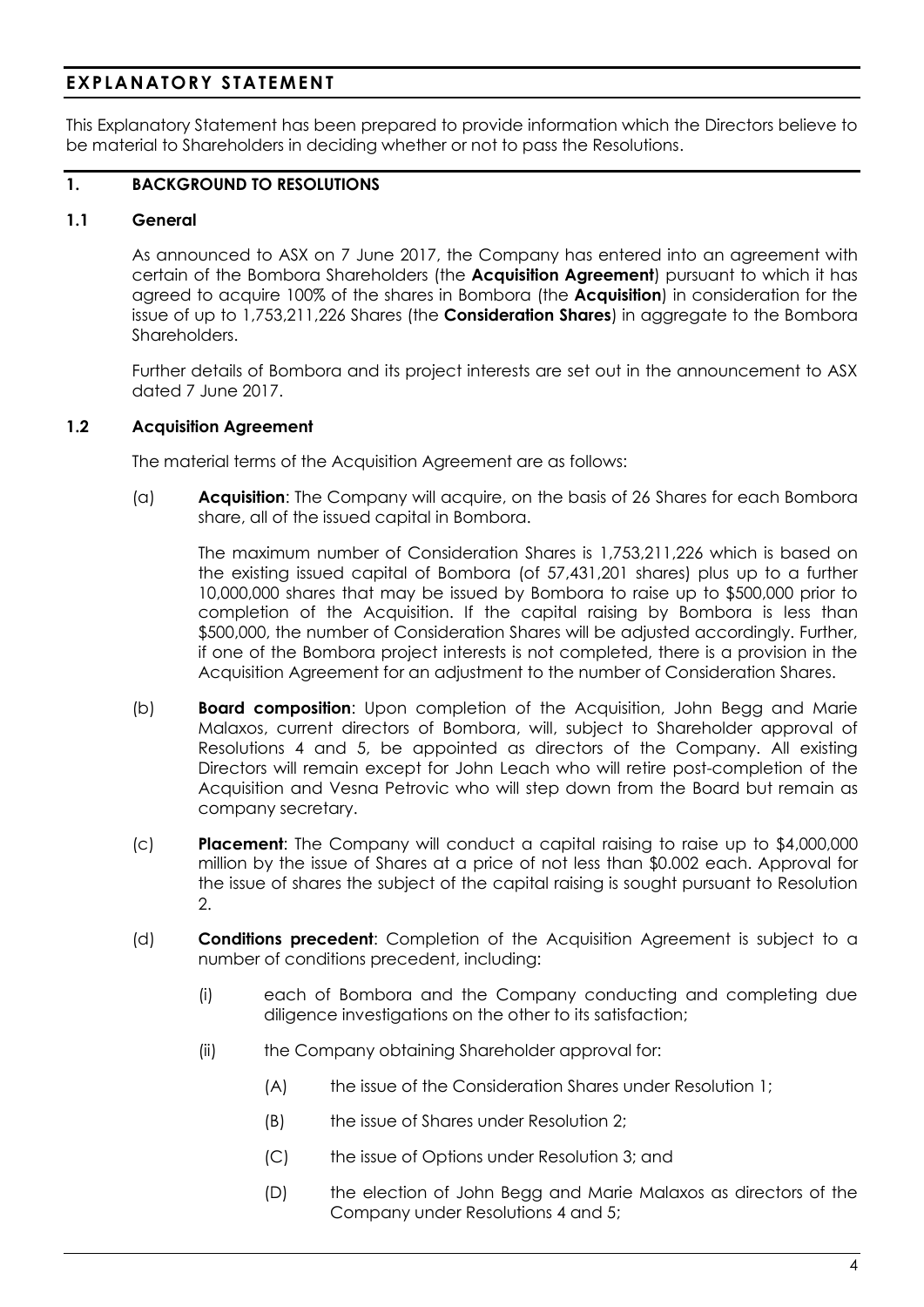- (iii) the Company issuing that number of Options which equals 7.5% of the number of Shares on issue on completion of the Acquisition and Placement, to be issued to John Begg (or his nominee) as to 3%, Marie Malaxos (or her nominee) as to 1.5% and Hartleys Limited (or its nominee) as to 3%. The Options will be issued on the material terms as follows:
	- (A) 50% of the number of Options to be issued to each of John Begg (or his nominee) and Marie Malaxos (or her nominee) will be exercisable at \$0.004 on or before three years from the date of issue (**Class A Options**);
	- (B) 50% of the number of Options to be issued to Hartleys Limited (or its nominee) will be exercisable at \$0.004 on or before three years from the date of issue (**Class B Options**);
	- (C) 50% of the number of Options to be issued to Hartleys Limited (or its nominee) will be exercisable at \$0.006 on or before five years from the date of issue subject to completion of the Placement (**Class C Options**); and
	- (D) 50% of the number of Options to be issued to each of John Begg (or his nominee) and Marie Malaxos (or her nominee) will be exercisable at \$0.006 on or before five years from the date of issue, but in the first 2 years will not be capable of exercise unless there is discovery of gas or oil testing to surface at potential commercial rates from any of the Bombora projects (**Class D Options**);
- (iv) the Company receiving signed share transfers from Bombora Shareholder representing not less than 90% of the Bombora shares in aggregate;
- (v) the Company entering into an executive services agreement with John Begg (and his nominated consultancy entity) pursuant to which Mr Begg will be appointed as managing director of the Company;
- (vi) the Company entering into a consultancy services agreement with Barry Rushworth pursuant to which Mr Rushworth will be engaged as a consultant to the Company in respect of its African project;
- (vii) the Company lodging a prospectus for the offer of the Consideration Shares (if required); and
- (viii) the Company obtaining all necessary third party approvals or consents and regulatory approvals pursuant to the ASX Listing Rules or any other law to allow the parties to lawfully complete the Acquisition.

### **1.3 Capital Structure**

The capital structure of the Company following completion of the Acquisition and issues of all Securities contemplated by this Notice is as follows:

### **Shares**

|                                                                                  | <b>Number</b> |
|----------------------------------------------------------------------------------|---------------|
| Shares on issue as at the date of this Notice                                    | 2,450,077,442 |
| Maximum number of Shares to be issued to the Bombora Shareholders (Resolution 1) | 1,753,211,226 |
| Maximum number of Shares to be issued under the Placement (Resolution 2)         | 2,000,000,000 |
| Shares to be issued to David Kennedy (Resolution 6)                              | 75,000,000    |
| Shares to be issued to Barry Rushworth (Resolution 7)                            | 87,500,000    |
| Shares on issue on completion of the Acquisition and Placement                   | 6,365,788,668 |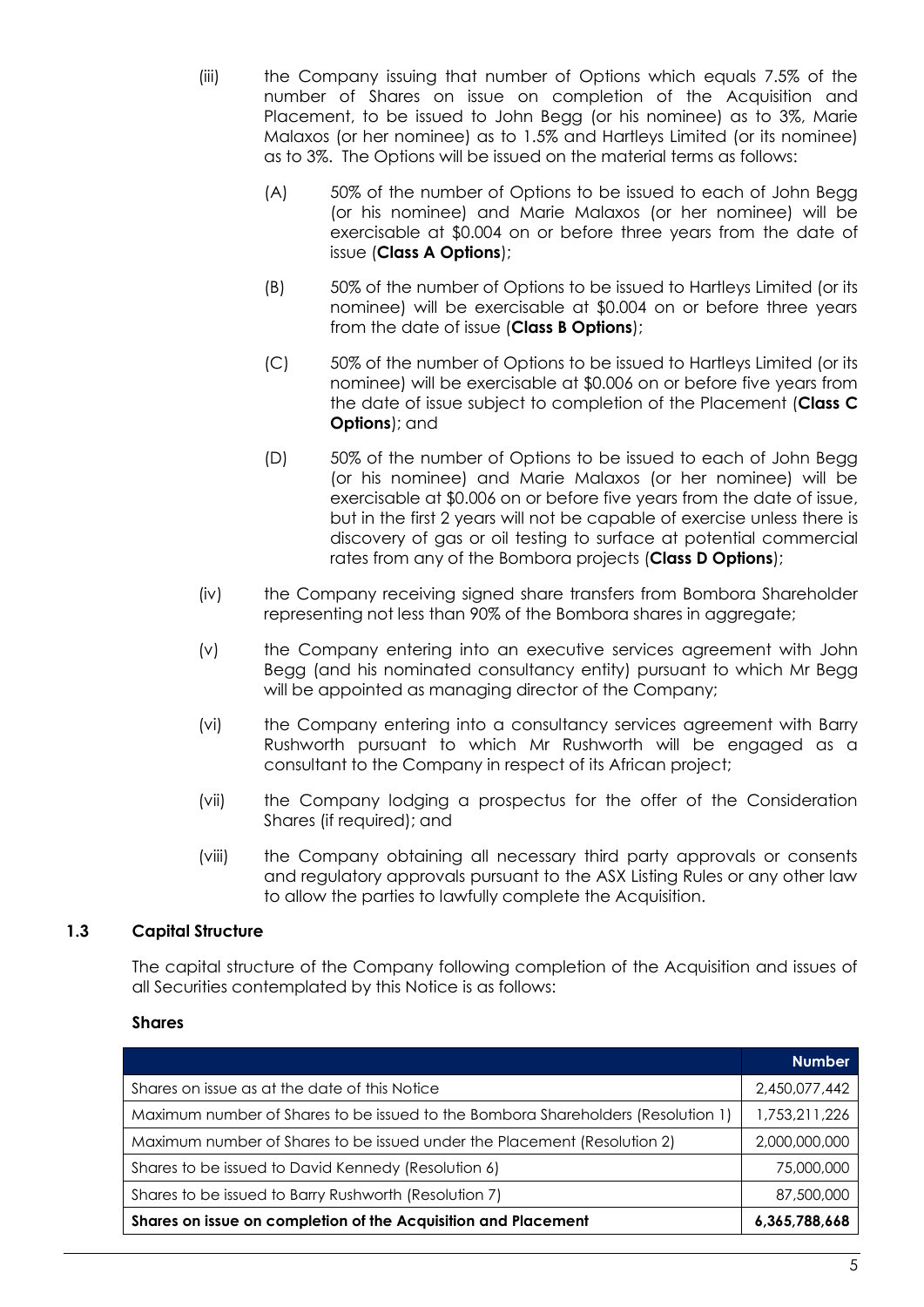### **Options**

|                                                                                           | <b>Number</b> |
|-------------------------------------------------------------------------------------------|---------------|
| Options on issue as at the date of this Notice (\$0.005, 21 April 2010)                   | 100,000,000   |
| Maximum number of Options to be issued under the Acquisition<br>Agreement (Resolution 3): |               |
| Class A Options (\$0.004, three years from date of issue)                                 | 143,230,245   |
| Class B Options (\$0.004, three years from date of issue)                                 | 95,486,830    |
| Class C Options (\$0.006, five years from date of issue)                                  | 95,486,830    |
| Class D Options (\$0.006, five years from date of issue)                                  | 143,230,245   |
| Options on issue on completion of the Acquisition                                         | 477.434.150   |

### **1.4 Director recommendation**

All of the Directors are of the opinion that the transactions contemplated by the Acquisition Agreement are in the best interests of Shareholders and, accordingly, the Directors unanimously recommend that Shareholders vote in favour of Resolutions 1 to 5 in this Notice of Meeting.

### **2. RESOLUTION 1 – ACQUISITION OF BOMBORA NATURAL ENERGY PTY LTD**

### **2.1 General**

Resolution 1 seeks Shareholder approval pursuant to ASX Listing Rule 7.1 to permit the Company to issue the Consideration Shares to the Bombora Shareholders in consideration for the Acquisition.

ASX Listing Rule 7.1 provides that a company must not, subject to specified exceptions, issue or agree to issue more equity securities during any 12 month period than the amount which represents 15% of the number of fully paid ordinary securities on issue at the commencement of that 12 month period.

The effect of Resolution 1 will be to allow the Company to issue the Consideration Shares to the Bombora Shareholders during the period of three months after the General Meeting (or a longer period, if allowed by ASX), without using the Company's 15% annual placement capacity under ASX Listing Rule 7.1.

### <span id="page-6-0"></span>**2.2 Related entities**

ASX Listing Rule 10.11 requires shareholder approval to be obtained where an entity issues, or agrees to issue, securities to a related party, or a person whose relationship with the entity or a related party is, in ASX's opinion, such that approval should be obtained unless an exception in ASX Listing Rule 10.12 applies.

Chapter 2E of the Corporations Act provides that, for a public company to give a financial benefit to a related party of the public company, the public company or entity must obtain the approval of the public company's members in the manner set out in sections 217 to 227 of the Corporations Act unless the giving of the financial benefit falls within an exception set out in sections 210 to 216 of the Corporations Act.

The Bombora Shareholders include entities controlled by or related to John Begg and Marie Malaxos who are proposed to be elected as directors of the Company under Resolutions 4 and 5. These entities (the **Related Entities**) are considered to be related parties of the Company for the purposes of the ASX Listing Rules and the Corporations Act.

It is the view of the Company, however, that:

(a) exception 6 to ASX Listing Rule 10.12 applies to the proposed issue of Consideration Shares to the Related Entities; and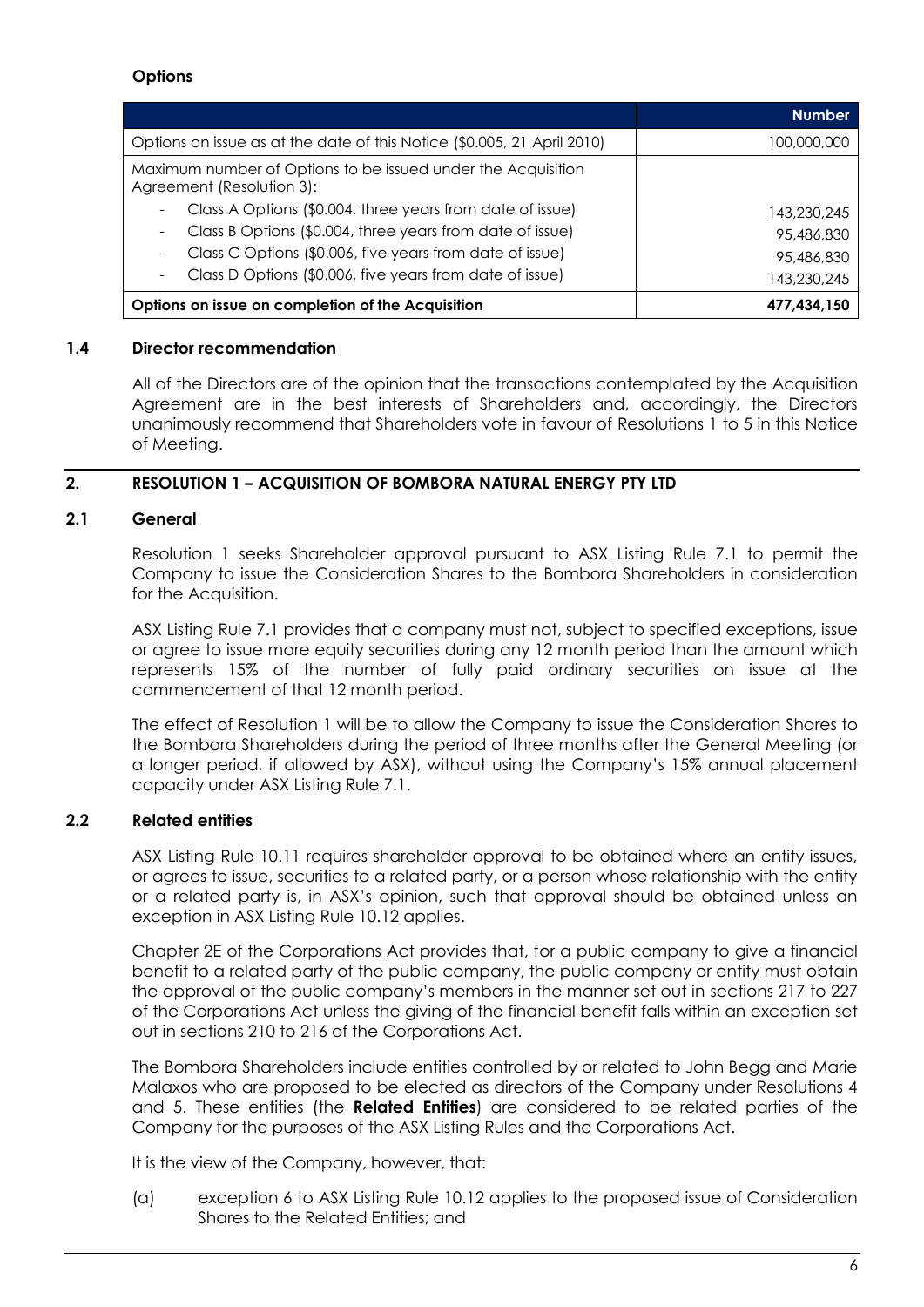(b) approval pursuant to Chapter 2E of the Corporations Act is not required for the issue of the Consideration Shares to the Related Entities as the Consideration Shares will be issued to the Related Entities on the same terms as Consideration Shares are issued to non-related Bombora Shareholders and as such the giving of the financial benefit is on arm's length terms.

Accordingly, the Company seeks approval for the issue of Consideration Shares to the Related Entities, together with all other Bombora Shareholders, under ASX Listing Rule 7.1 only.

### **2.3 Technical information required by ASX Listing Rule 7.1**

Pursuant to and in accordance with ASX Listing Rule 7.3, the following information is provided in relation to the issue of the Consideration Shares:

- (a) the maximum number of Shares to be issued under Resolution 1 is 1,753,211,226;
- (b) the Consideration Shares will be issued no later than three months after the date of the General Meeting (or such later date to the extent permitted by any ASX waiver or modification of the ASX Listing Rules) and it is intended that issue of the Consideration Shares will occur on the same date;
- (c) the issue price will be nil as the Consideration Shares are being issued to the Bombora Shareholders in consideration for the acquisition of their shares in Bombora. Accordingly, no funds will be raised by the issue of the Consideration Shares;
- (d) the Consideration Shares are proposed to be issued to the Bombora Shareholders;
- (e) the Consideration Shares will be issued to the Bombora Shareholders. Other than as disclosed in Section [2.2,](#page-6-0) none of the Bombora Shareholders are related parties of the Company; and
- (f) the Consideration Shares issued will be fully paid ordinary shares in the capital of the Company issued on the same terms and conditions as the Company's existing Shares on issue.

### **3. RESOLUTION 2 – APPROVAL FOR SHARE PLACEMENT**

### **3.1 General**

Resolution 2 seeks Shareholder approval for the issue of up to 2,000,000,000 Shares at an issue price of \$0.002 per Share to raise up to \$4,000,000 (**Placement**).

Shareholder approval for the Placement is required under ASX Listing Rule 7.1. A summary of ASX Listing Rule 7.1 is set out in Section 2.1 above.

The effect of Resolution 2 will be to allow the Company to issue the Shares under the Placement during the period of three months after the Meeting (or a longer period, if allowed by ASX), without using the Company's 15% annual placement capacity.

### **3.2 Technical information required by ASX Listing Rule 7.1**

Pursuant to and in accordance with ASX Listing Rule 7.3, the following information is provided in relation to the Placement:

- (a) the maximum number of Shares to be issued is 2,000,000,000;
- (b) the Shares will be issued no later than three months after the date of the Meeting (or such later date to the extent permitted by any ASX waiver or modification of the ASX Listing Rules) and it is intended that issue of the Shares will occur progressively;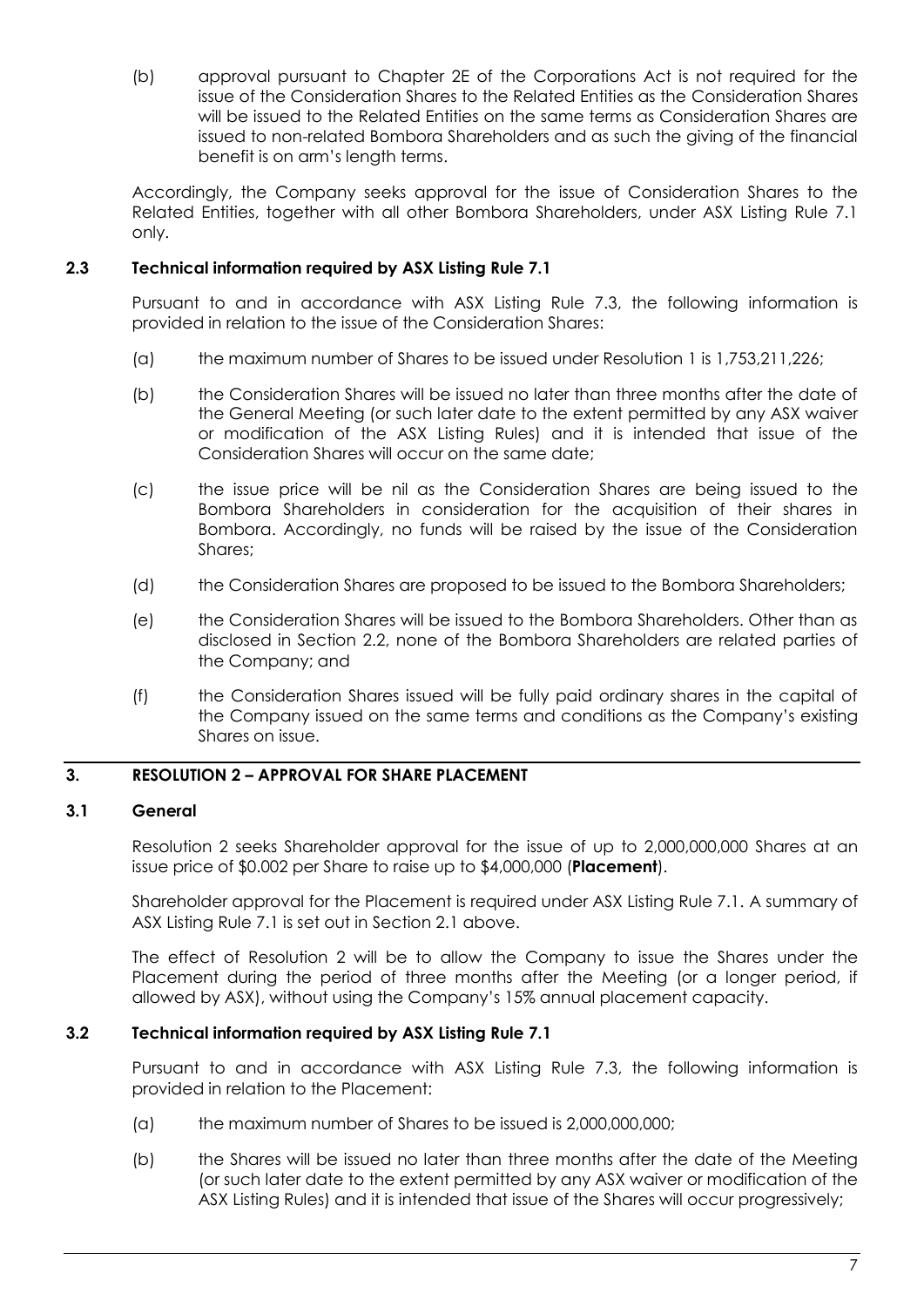- (c) the issue price will be \$0.002 per Share;
- (d) the Directors will determine to whom the Shares will be issued but these persons will not be related parties of the Company;
- (e) the Shares issued will be fully paid ordinary shares in the capital of the Company issued on the same terms and conditions as the Company's existing Shares; and
- (f) the Company intends to use the funds raised from the Placement towards meeting financial commitments at its Namibian projects, exploration and commitments of Bombora's project interests and for general working capital.

### **4. RESOLUTION 3 – APPROVAL FOR ISSUE OF OPTIONS**

### **4.1 General**

Resolution 3 seeks Shareholder approval for the issue of up to a total of 477,434,150 Options in accordance with the terms of the Acquisition Agreement.

Shareholder approval for the issue of Options is required under ASX Listing Rule 7.1. A summary of ASX Listing Rule 7.1 is set out in Section 2.1 above.

The effect of Resolution 3 will be to allow the Company to issue the Options during the period of three months after the Meeting (or a longer period, if allowed by ASX), without using the Company's 15% annual placement capacity.

### **4.2 Related entities**

A summary of the relevant related party provisions of the ASX Listing Rules and Corporations Act is set out in Section [2.2](#page-6-0) above.

The recipients of the Options include John Begg and Marie Malaxos (or their respective nominees) who are proposed to be elected as directors of the Company under Resolutions 4 and 5. John Begg and Marie Malaxos (**Related Parties**) are considered to be related parties of the Company for the purposes of the ASX Listing Rules and the Corporations Act.

It is the view of the Company, however, that:

- (a) exception 6 to ASX Listing Rule 10.12 applies to the proposed issue of Options to the Related Parties; and
- (b) approval pursuant to Chapter 2E of the Corporations Act is not required for the issue of the Options to the Related Parties as the issue of the Options is a term of the Acquisition Agreement which was negotiated on an arm's length basis between the Company, Bombora and certain of its shareholders. As such the giving of the financial benefit (being the issue of the Options) is considered to be on arm's length terms.

Accordingly, the Company seeks approval for the issue of the Options to the Related Parties under ASX Listing Rule 7.1 only.

### **4.3 Technical information required by ASX Listing Rule 7.1**

Pursuant to and in accordance with ASX Listing Rule 7.3, the following information is provided in relation to the Placement:

- (a) the maximum number of Options to be issued is 477,434,150. The maximum number of Options to be issued under each class is as follows:
	- (i) Class A Options: 143,230,245;
	- (ii) Class B Options: 95,486,830;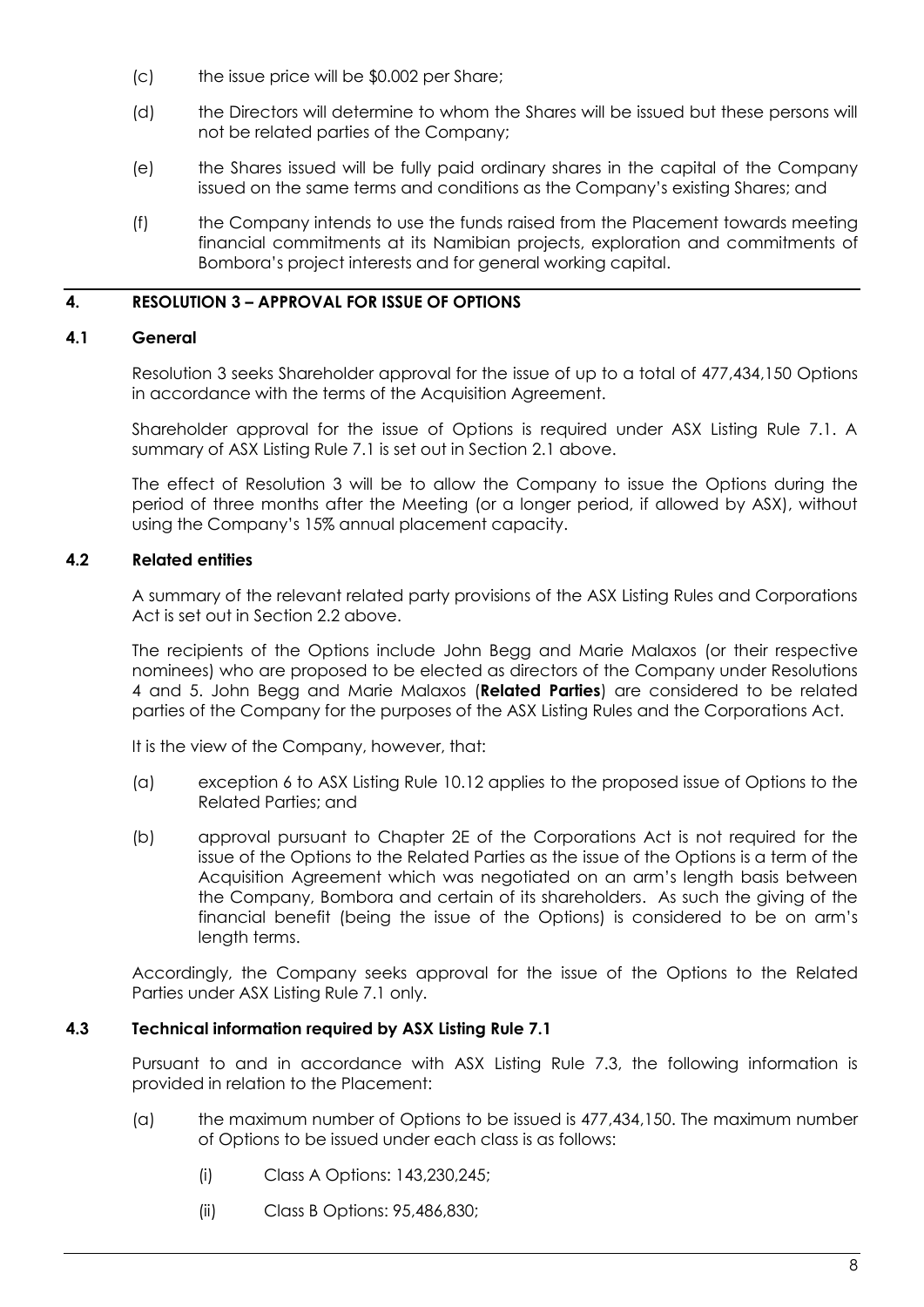- (iii) Class C Options: 95,486,830; and
- (iv) Class D Options: 143,230,245;
- (b) the Options will be issued no later than three months after the date of the Meeting (or such later date to the extent permitted by any ASX waiver or modification of the ASX Listing Rules) and it is intended that the issue of the Options will occur on the same date;
- (c) the issue price will be nil as the Options are being issued under the terms of the Acquisition Agreement as part consideration for the acquisition of shares in Bombora. Accordingly, no funds will be raised by the issue of the Options;
- (d) the Options will be issued to:

| <b>Name</b>                             | <b>Class A Options</b> | <b>Class B Options</b> | <b>Class C Options</b>   | <b>Class D Options</b> |
|-----------------------------------------|------------------------|------------------------|--------------------------|------------------------|
| Begg<br>John<br>(or<br>nominee)         | 95,486,830             |                        | $\overline{\phantom{0}}$ | 95,486,830             |
| <b>Malaxos</b><br>Marie<br>(or nominee) | 47.743.415             |                        | $\overline{\phantom{0}}$ | 47,743,415             |
| Hartleys Limited<br>(or nominee)        |                        | 95,486,830             | 95,486,830               |                        |
| Total                                   | 143,230,245            | 95,486,830             | 95,486,830               | 143,230,245            |

- (e) the Class A Options will be issued on the terms and conditions set out in Schedule 1 to this Notice;
- (f) the Class B Options will be issued on the terms and conditions set out in Schedule 2 to this Notice;
- (g) the Class C Options will be issued on the terms and conditions set out in Schedule 3 to this Notice; and
- (h) the Class D Options will be issued on the terms and conditions set out in Schedule 4 to this Notice.

### **5. RESOLUTIONS 4 AND 5 – ELECTION OF DIRECTORS**

### **5.1 General**

In accordance with the terms of the Acquisition Agreement, the Company has agreed to appoint John Begg as executive director of the Company and Marie Malaxos as nonexecutive director of the Company. Their appointments will take effect subject to completion of the Acquisition.

Pursuant to Resolutions 4 and 5, John Begg and Marie Malaxos (the **Proposed Directors**) seek election from Shareholders to be appointed as directors of the Company upon completion of the Acquisition.

### **5.2 Qualifications**

The qualifications and experience of the Proposed Directors are set out below:

### (a) **John Begg**

Mr Begg has held executive roles in oil and gas companies operating in both onshore and offshore international jurisdictions in both mature and frontier regions. A geologist by training, Mr Begg has been involved in the discovery and development of oil and gas fields on three continents and is highly experienced in operating in remote regions and in company-to-government negotiations.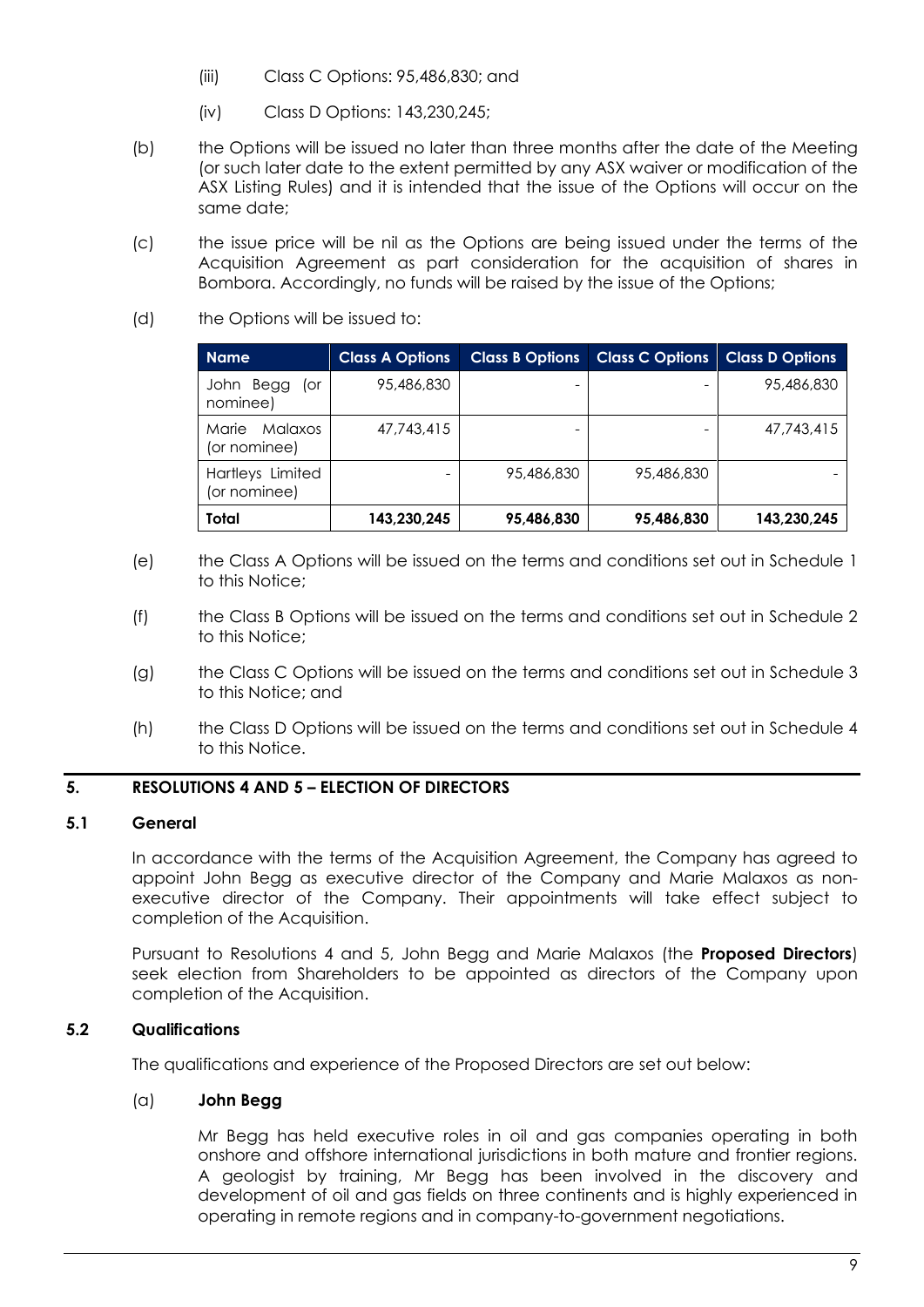As general manager of international business development E&P for Todd Energy Ltd during 2013-2015, Mr Begg was responsible for detailed evaluations of hydrocarbon basins and projects throughout East and West Africa, including the regions of the Company's current activities in Namibia and Kenya.

### (b) **Marie Malaxos**

Ms Malaxos has managed the development of oil and gas fields in the Perth and Canning Basins in Australia and is experienced in the negotiation of gas and oil sales contracts.

Ms Malaxos is expected to take a leading role in the Company as the combined project portfolio is matured to development and production.

### **5.3 Proposed remuneration**

The remuneration proposed to be paid to the Proposed Directors on an annual basis following completion of the Acquisition is as follows:

| <b>Proposed Director</b>               | Proposed remuneration on an annualised basis |  |  |
|----------------------------------------|----------------------------------------------|--|--|
| John Begg (executive director)         | \$265,000                                    |  |  |
| Marie Malaxos (non-executive director) | \$50,000                                     |  |  |

### **5.4 Board Recommendation**

The Board supports the election of each of the Proposed Directors and recommends that Shareholders vote in favour of Resolutions 4 and 5.

### **6. RESOLUTION 6 – APPROVAL FOR SHARE PLACEMENT TO DIRECTOR**

### **6.1 General**

Resolution 6 seeks Shareholder approval for the issue of up to 75,000,000 Shares to David Kennedy (or his nominee) at an issue price of \$0.002 per Share (**Director Placement**). Reference to this placement was made in the company's ASX announcements dated 10 April 2017 and 19 May 2017.

### **6.2 Related party**

The Director Placement will result in the issue of Shares which constitutes giving a financial benefit and David Kennedy is a related party of the Company by virtue of being a Director.

A summary of the relevant related party provisions of the ASX Listing Rules and Corporations Act is set out in Section [2.2](#page-6-0) above.

The Directors (other than David Kennedy who has a material personal interest in the Resolution) consider that Shareholder approval pursuant to Chapter 2E of the Corporations Act is not required in respect of the Director Placement because the Shares will be issued to David Kennedy (or his nominee) on the same terms as Shares are issued to non-related parties under the Placement (as contemplated by Resolution 2) and as such the giving of the financial benefit is on arm's length terms.

Shareholder approval pursuant to ASX Listing Rule 10.11 is required unless an exception applies. It is the view of the Directors that the exceptions set out in ASX Listing Rule 10.12 do not apply in the current circumstances.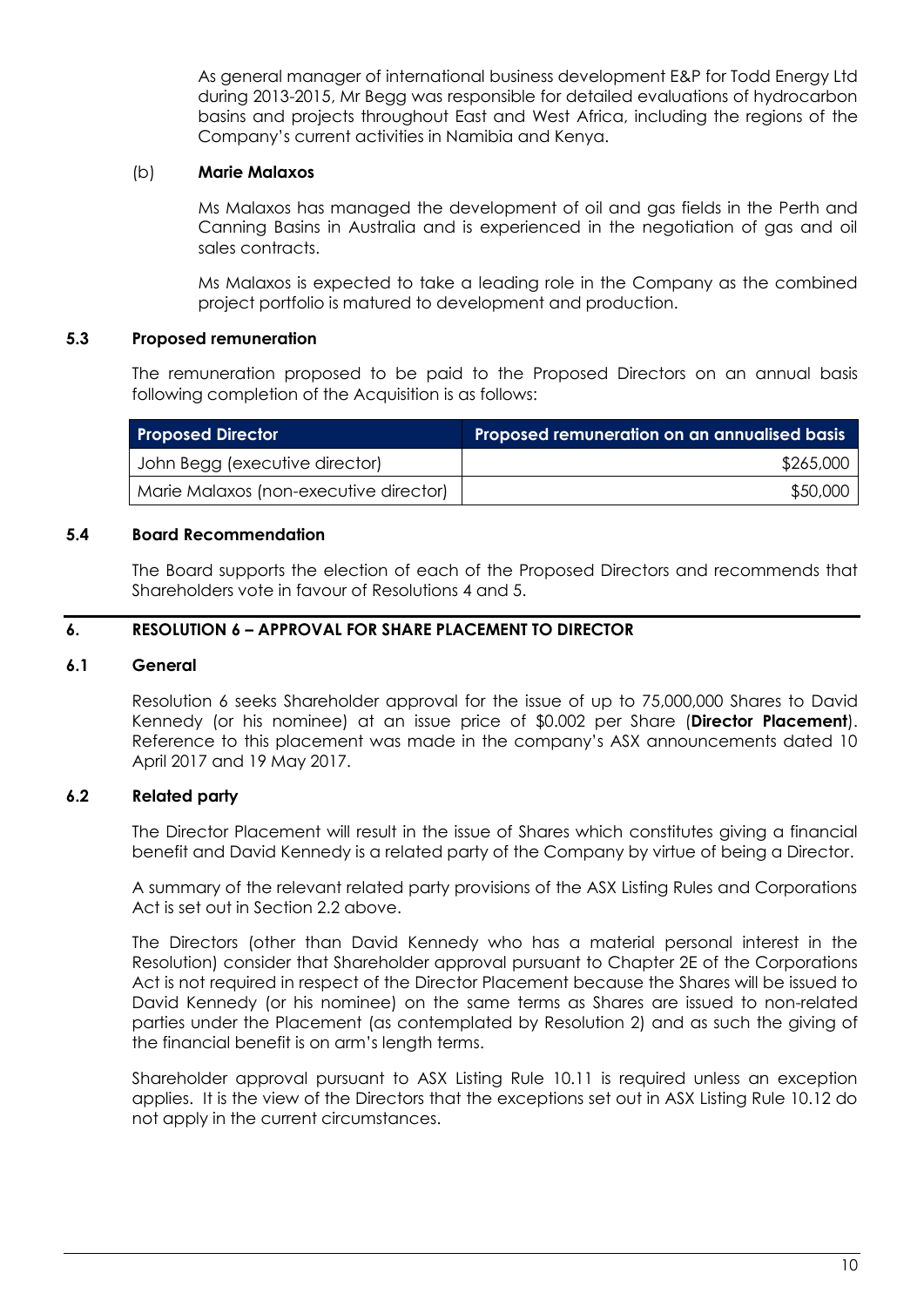### **6.3 Technical Information required by ASX Listing Rule 10.13**

Pursuant to and in accordance with ASX Listing Rule 10.13, the following information is provided in relation to the Director Placement:

- (a) the Shares will be issued to David Kennedy (or his nominee);
- (b) the maximum number of Shares to be issued is 75,000,000;
- (c) the Shares will be issued no later than one month after the date of the Meeting (or such later date to the extent permitted by any ASX waiver or modification of the ASX Listing Rules);
- (d) the issue price will be \$0.002 per Share;
- (e) the Shares issued will be fully paid ordinary shares in the capital of the Company issued on the same terms and conditions as the Company's existing Shares; and
- (f) the funds raised will be used primarily for minimal costs associated with Licence Area PEL37 offshore Namibia, other new ventures and for general working capital purposes and other payables as stated in the Company's ASX announcement of 10 April 2017.

Approval pursuant to ASX Listing Rule 7.1 is not required for the Director Placement as approval is being obtained under ASX Listing Rule 10.11. Accordingly, the issue of Shares to David Kennedy (or his nominee) will not be included in the use of the Company's 15% annual placement capacity pursuant to ASX Listing Rule 7.1.

### **7. RESOLUTION 7 – APPROVAL FOR ISSUE OF SHARES TO DIRECTOR IN LIEU OF FEES**

### **7.1 General**

The Company has agreed, subject to obtaining Shareholder approval, to issue 87,500,000 Shares (**Related Party Shares**) to Barry Rushworth (or his nominee) at a deemed issue price of \$0.002 per Share in lieu of fees of \$175,000 payable to Mr Rushworth in respect of the period from 1 October 2016 to 30 June 2017. This reflects Mr Rushworth's confidence in the Company going forward and his desire to assist the Company conserve as much cash as possible.

Resolution 7 seeks Shareholder approval for the issue of the Related Party Shares.

### **7.2 Related party**

The issue of the Related Party Shares constitutes giving a financial benefit and Barry Rushworth is a related party of the Company by virtue of being a Director.

A summary of the relevant related party provisions of the ASX Listing Rules and Corporations Act is set out in Section [2.2](#page-6-0) above.

The Directors (other than Barry Rushworth who has a material personal interest in the Resolution) consider that Shareholder approval pursuant to Chapter 2E of the Corporations Act is not required in respect of the Related Party Shares because the issue of the Shares will be made in lieu of fees and entitlements payable to Mr Rushworth in his capacity as chief executive officer of the Company for the period from 1 October 2016 to 30 June 2017. As such, the issue of the Related Party Shares is considered to be reasonable remuneration in the circumstances and was negotiated on an arm's length basis.

Shareholder approval pursuant to ASX Listing Rule 10.11 is required unless an exception applies. It is the view of the Directors that the exceptions set out in ASX Listing Rule 10.12 do not apply in the current circumstances.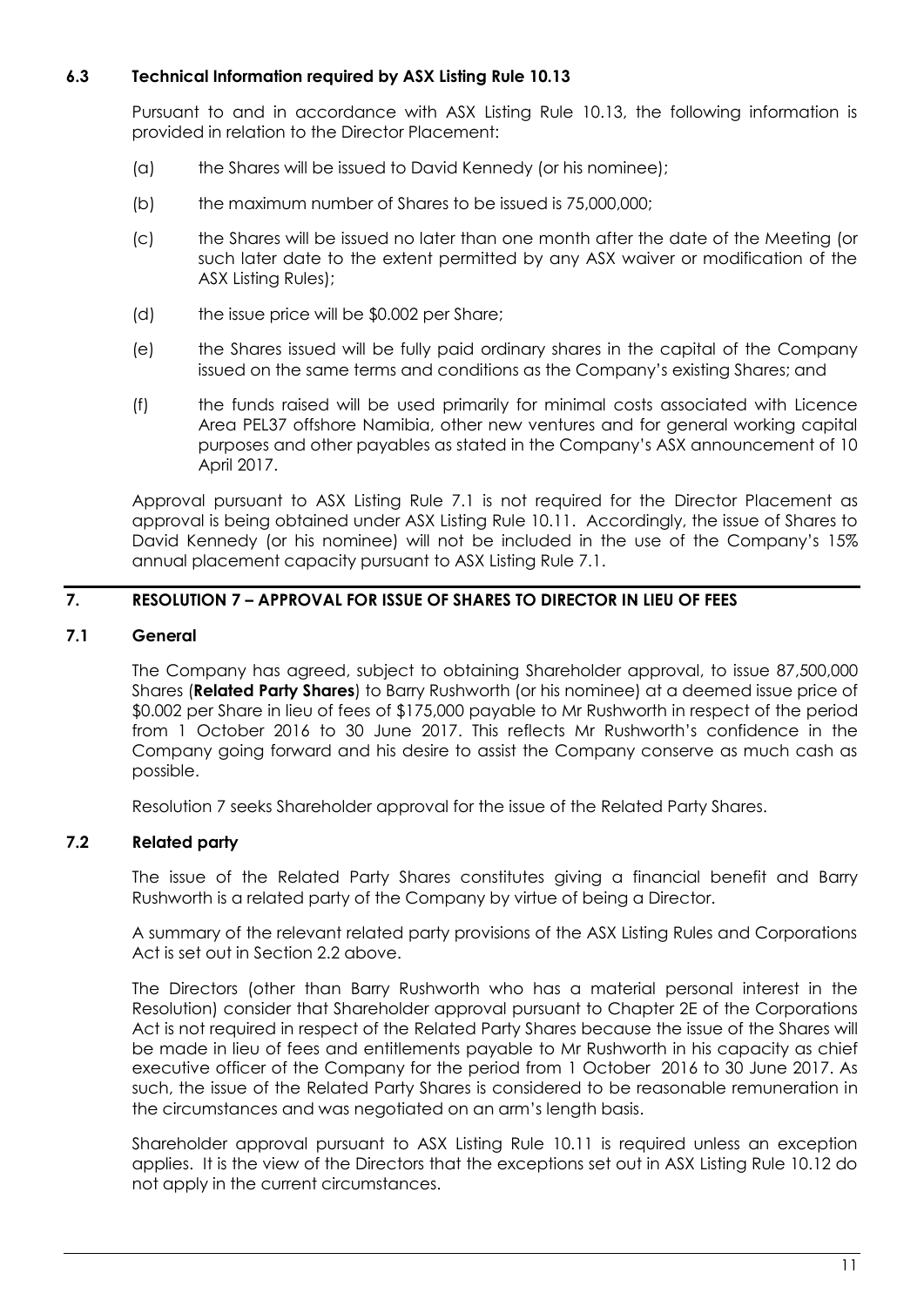### **7.3 Technical Information required by ASX Listing Rule 10.13**

Pursuant to and in accordance with ASX Listing Rule 10.13, the following information is provided in relation to the Director Placement:

- (a) the Shares will be issued to Barry Rushworth (or his nominee);
- (b) the maximum number of Shares to be issued is 87,500,000;
- (c) the Shares will be issued no later than one month after the date of the Meeting (or such later date to the extent permitted by any ASX waiver or modification of the ASX Listing Rules);
- (d) the Related Party Shares will be issued in lieu of fees of \$175,000 payable to Mr Rushworth for the period from 1 October 2016 to 30 June 2017. The deemed issue price is \$0.002 per Share. Accordingly no funds will be raised by the issue of the Related Party Shares; and
- (e) the Shares issued will be fully paid ordinary shares in the capital of the Company issued on the same terms and conditions as the Company's existing Shares.

Approval pursuant to ASX Listing Rule 7.1 is not required for the Related Party Shares as approval is being obtained under ASX Listing Rule 10.11. Accordingly, the issue of Shares to Barry Rushworth (or his nominee) will not be included in the use of the Company's 15% annual placement capacity pursuant to ASX Listing Rule 7.1.

### **8. RESOLUTION 8 – RATIFICATION OF PRIOR ISSUE – SHARES**

#### <span id="page-12-0"></span>**8.1 General**

On 21 April 2017, the Company issued 200,000,000 Shares at an issue price of \$0.002 per Share to raise \$400,000.

Resolution 8 seeks Shareholder ratification pursuant to ASX Listing Rule 7.4 for the issue of those Shares (**Ratification**).

ASX Listing Rule 7.4 sets out an exception to ASX Listing Rule 7.1. It provides that where a company in general meeting ratifies the previous issue of securities made pursuant to ASX Listing Rule 7.1 (and provided that the previous issue did not breach ASX Listing Rule 7.1) those securities will be deemed to have been made with shareholder approval for the purpose of ASX Listing Rule 7.1.

By ratifying this issue, the Company will retain the flexibility to issue equity securities in the future up to the 15% annual placement capacity set out in ASX Listing Rule 7.1 without the requirement to obtain prior Shareholder approval.

### **8.2 Technical information required by ASX Listing Rule 7.4**

Pursuant to and in accordance with ASX Listing Rule 7.5, the following information is provided in relation to the Ratification:

- (a) 200,000,000 Shares were issued;
- (b) the issue price was \$0.002 per Share;
- (c) the Shares issued were all fully paid ordinary shares in the capital of the Company issued on the same terms and conditions as the Company's existing Shares;
- (d) the Shares were issued to professional and sophisticated investor clients of Hartleys Limited. None of these subscribers are related parties of the Company; and
- (e) the funds raised from this issue will be used to fund costs associated with Namibia PEL 37 and for general working capital.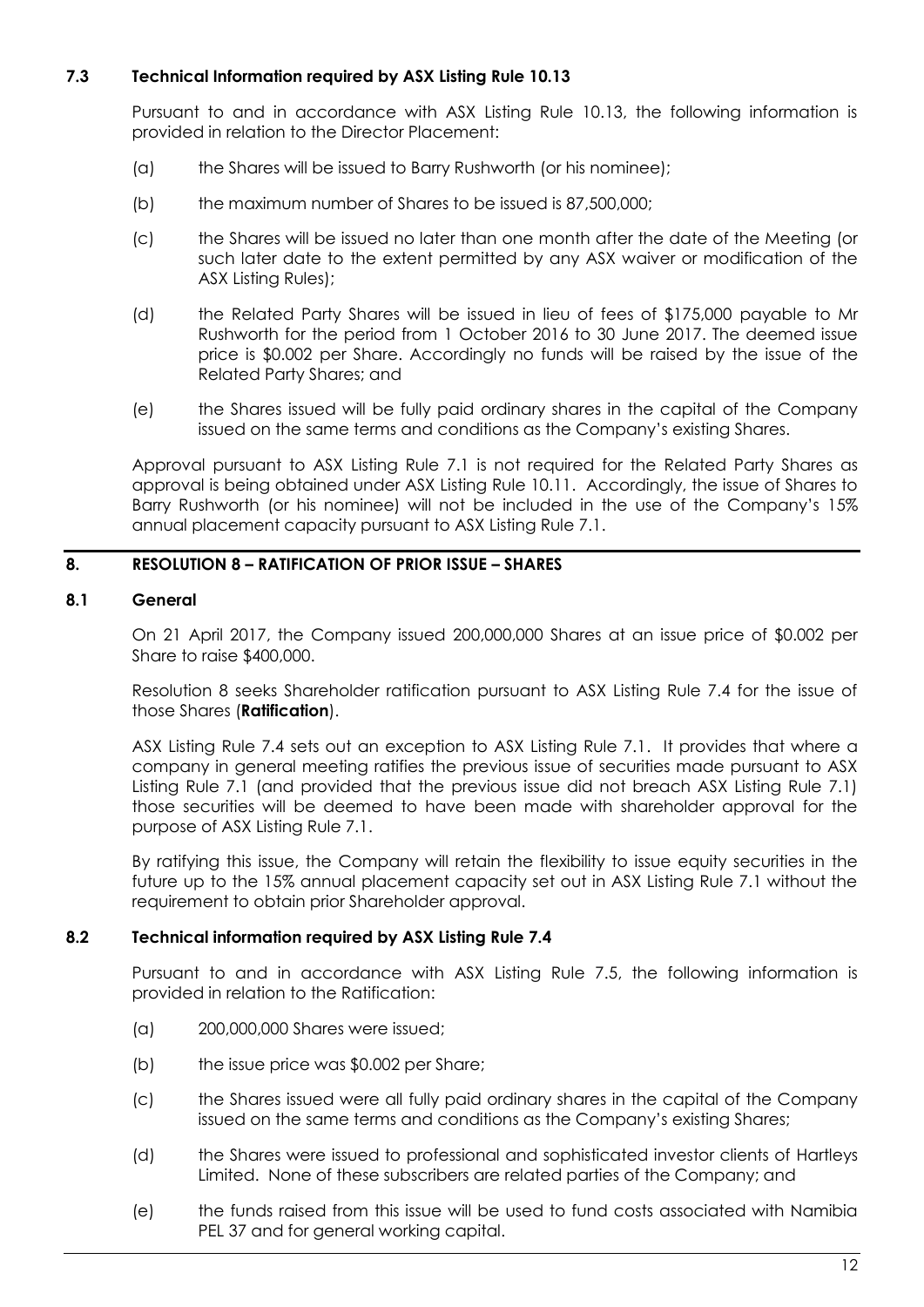### **9. RESOLUTION 9 – RATIFICATION OF PRIOR ISSUE – OPTIONS**

### **9.1 General**

On 21 April 2017, the Company issued 100,000,000 Options to Hartleys Limited in consideration for corporate advisory and lead manager services provided by Hartleys Limited.

Resolution 9 seeks Shareholder ratification pursuant to ASX Listing Rule 7.4 for the issue of those Options (**Ratification**). A summary of ASX Listing Rule 7.4 is set out in Section [8.1](#page-12-0) above.

By ratifying this issue, the Company will retain the flexibility to issue equity securities in the future up to the 15% annual placement capacity set out in ASX Listing Rule 7.1 without the requirement to obtain prior Shareholder approval.

### **9.2 Technical information required by ASX Listing Rule 7.4**

Pursuant to and in accordance with ASX Listing Rule 7.5, the following information is provided in relation to the Ratification:

- (a) 100,000,000 Options were issued;
- (b) the Options were issued for nil cash consideration in satisfaction of corporate advisory and lead manager services provided by Hartleys Limited;
- (c) the Options were issued on the terms and conditions set out in Schedule 4;
- (d) the Options were issued to Hartleys Limited, who is not a related party of the Company;
- (e) no funds were raised from this issue as the Options were issued in consideration for services provided by Hartleys Limited.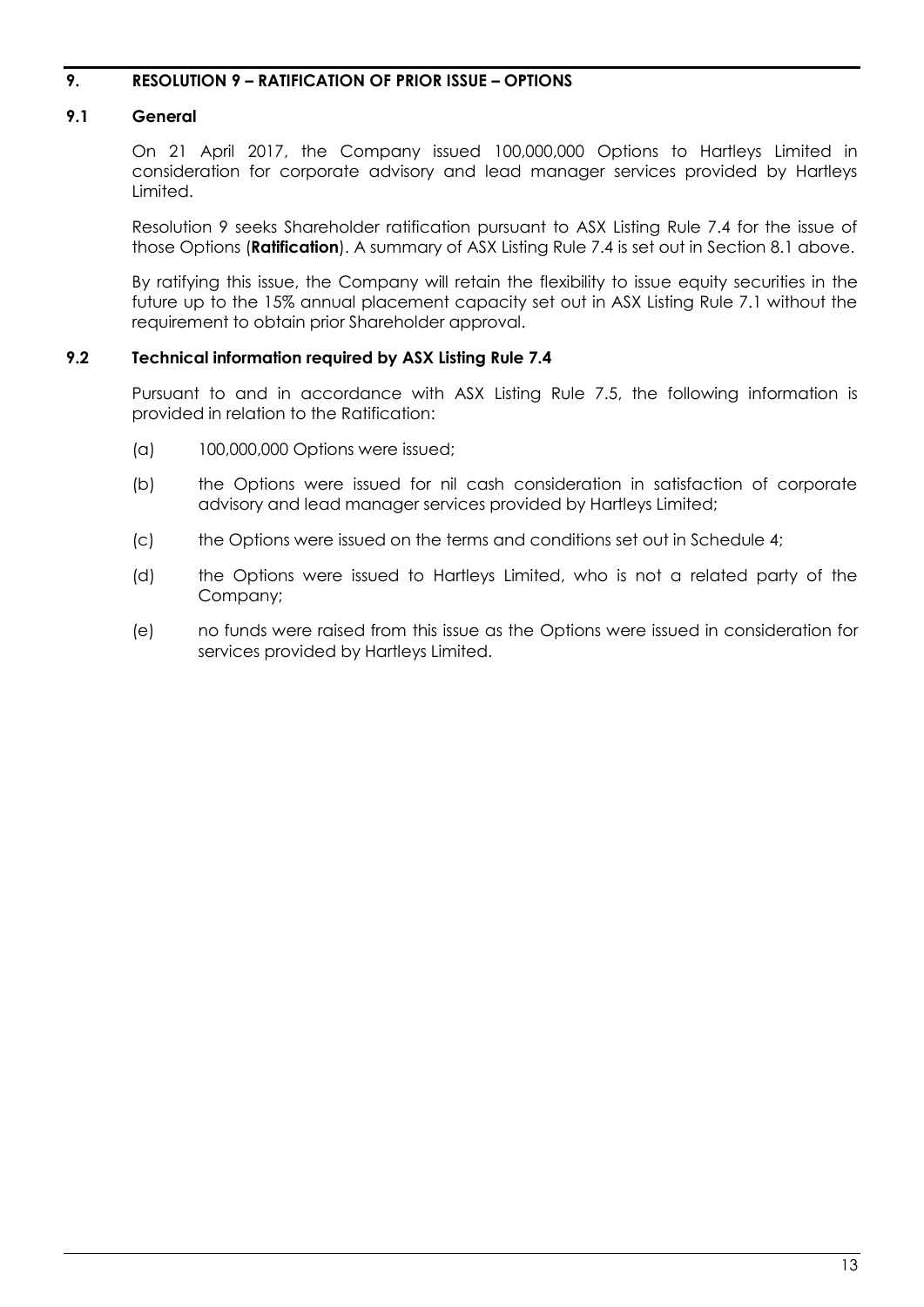### **G L O S S A R Y**

**\$** means Australian dollars.

**Acquisition** means the acquisition of shares in Bombora by the Company pursuant to the Acquisition Agreement.

**Acquisition Agreement** means the heads of agreement between the Company, Bombora and certain of the Bombora Shareholders dated 6 June 2017 pursuant to which the Company agrees to acquire the shares in Bombora held by the Bombora Shareholders.

**ASIC** means the Australian Securities & Investments Commission.

**ASX** means ASX Limited (ACN 008 624 691) or the financial market operated by ASX Limited, as the context requires.

**ASX Listing Rules** means the Listing Rules of ASX.

**Board** means the current board of directors of the Company.

**Bombora** means Bombora Natural Energy Pty Ltd (ACN 611 581 778).

**Bombora Shareholders** means the shareholders of Bombora who have agreed to sell their shares in Bombora to the Company.

**Business Day** means Monday to Friday inclusive, except New Year's Day, Good Friday, Easter Monday, Christmas Day, Boxing Day, and any other day that ASX declares is not a business day.

**Chair** means the chair of the Meeting.

**Company** means Pancontinental Oil & Gas NL (ACN 003 029 543).

**Consideration Shares** means the Shares to be issued as consideration for the Acquisition as described in Sections 1.1 and 1.2.

**Constitution** means the Company's constitution.

**Corporations Act** means the *Corporations Act 2001* (Cth).

**Director Placement** means the proposed placement of Shares by the Company which is the subject of Resolution 6.

**Directors** means the current directors of the Company.

**Explanatory Statement** means the explanatory statement accompanying the Notice.

**General Meeting** or **Meeting** means the meeting convened by the Notice.

**Notice** or **Notice of Meeting** means this notice of meeting including the Explanatory Statement and the Proxy Form.

**Option** means an option to acquire a Share.

**Placement** means the proposed placement of Shares by the Company which is the subject of Resolution 2.

**Proxy Form** means the proxy form accompanying the Notice.

**Proposed Directors** means John Begg and Marie Malaxos.

**Resolutions** means the resolutions set out in the Notice, or any one of them, as the context requires.

**Section** means a section of this Explanatory Statement.

**Security** means a Share and/or Option in the Company.

**Security Holder** means a holder of a Security.

**Share** means a fully paid ordinary share in the capital of the Company.

**Shareholder** means a registered holder of a Share.

**WST** means Western Standard Time as observed in Perth, Western Australia.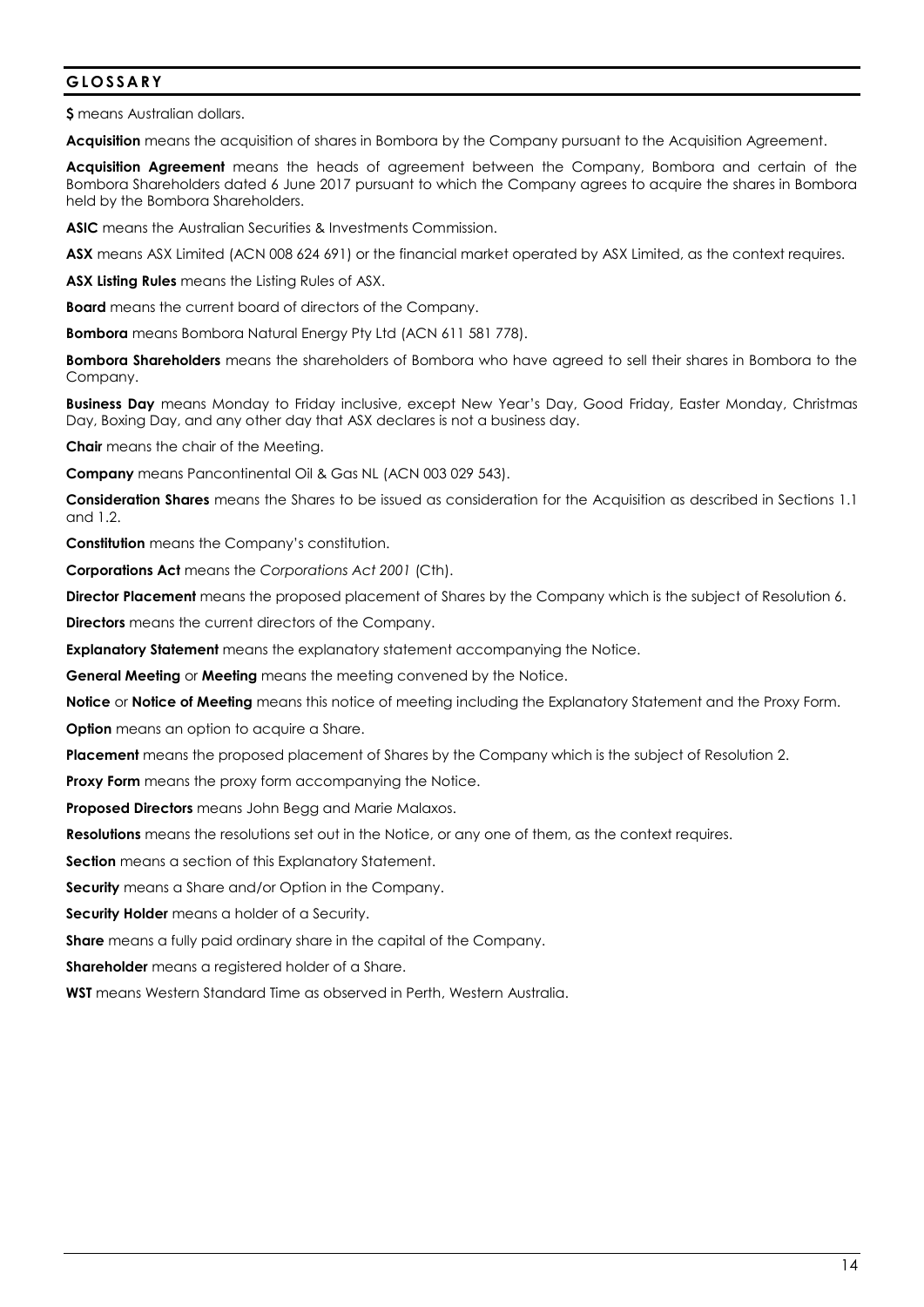### **S C H E D U L E 1 – C L A S S A O P T I O N T E R M S**

#### **(a) Entitlement**

Each Option entitles the holder to subscribe for one Share upon exercise of the Option.

#### **(b) Exercise Price**

Subject to paragrap[h \(j\),](#page-15-0) the amount payable upon exercise of each Option will be \$0.004 (**Exercise Price**).

#### **(c) Expiry Date**

Each Option will expire at 5:00 pm (WST) on the date that is the first to occur of (I) the date that is three years after the date of issue; and (ii) the date that is three (3) months after the service contracts of John Begg or Marie Malaxos, as applicable, are lawfully terminated within 2 years of the issue of the Options or either resigns from his or her position in the Company within 2 years of the issue of the Options (**Expiry Date**). An Option not exercised before the Expiry Date will automatically lapse on the Expiry Date.

#### **(d) Exercise Period**

The Options are exercisable at any time on or prior to the Expiry Date (**Exercise Period**).

#### **(e) Notice of Exercise**

The Options may be exercised during the Exercise Period by notice in writing to the Company in the manner specified on the Option certificate (**Notice of Exercise**) and payment of the Exercise Price for each Option being exercised in Australian currency by electronic funds transfer or other means of payment acceptable to the Company.

#### **(f) Exercise Date**

A Notice of Exercise is only effective on and from the later of the date of receipt of the Notice of Exercise and the date of receipt of the payment of the Exercise Price for each Option being exercised in cleared funds (**Exercise Date**).

#### <span id="page-15-1"></span>**(g) Timing of issue of Shares on exercise**

Within 15 Business Days after the Exercise Date, the Company will:

- (i) allot and issue the number of Shares required under these terms and conditions in respect of the number of Options specified in the Notice of Exercise and for which cleared funds have been received by the Company;
- (ii) if required, give ASX a notice that complies with section 708A(5)(e) of the Corporations Act, or, if the Company is unable to issue such a notice, lodge with ASIC a prospectus prepared in accordance with the Corporations Act and do all such things necessary to satisfy section 708A(11) of the Corporations Act to ensure that an offer for sale of the Shares does not require disclosure to investors; and
- (iii) if admitted to the official list of ASX at the time, apply for official quotation on ASX of Shares issued pursuant to the exercise of the Options.

If a notice delivered under [\(g\)\(ii\)](#page-15-1) for any reason is not effective to ensure that an offer for sale of the Shares does not require disclosure to investors, the Company must, no later than 20 Business Days after becoming aware of such notice being ineffective, lodge with ASIC a prospectus prepared in accordance with the Corporations Act and do all such things necessary to satisfy section 708A(11) of the Corporations Act to ensure that an offer for sale of the Shares does not require disclosure to investors.

#### **(h) Shares issued on exercise**

Shares issued on exercise of the Options rank equally with the then issued shares of the Company.

#### **(i) Quotation of Shares issued on exercise**

If admitted to the official list of ASX at the time, application will be made by the Company to ASX for quotation of the Shares issued upon the exercise of the Options.

#### <span id="page-15-0"></span>**(j) Reconstruction of capital**

If at any time the issued capital of the Company is reconstructed, all rights of an Option holder are to be changed in a manner consistent with the Corporations Act and the ASX Listing Rules at the time of the reconstruction.

#### **(k) Participation in new issues**

There are no participation rights or entitlements inherent in the Options and holders will not be entitled to participate in new issues of capital offered to Shareholders during the currency of the Options without exercising the Options.

#### **(l) Change in exercise price**

An Option does not confer the right to a change in Exercise Price or a change in the number of underlying securities over which the Option can be exercised.

#### **(m) Unquoted**

The Company will not apply for quotation of the Options on ASX.

#### **(n) Transferability**

The Options are non-transferable except to a related party as defined in Chapter 19 of the ASX Listing Rules and subject to any restriction or escrow arrangements imposed by ASX or under applicable Australian securities laws.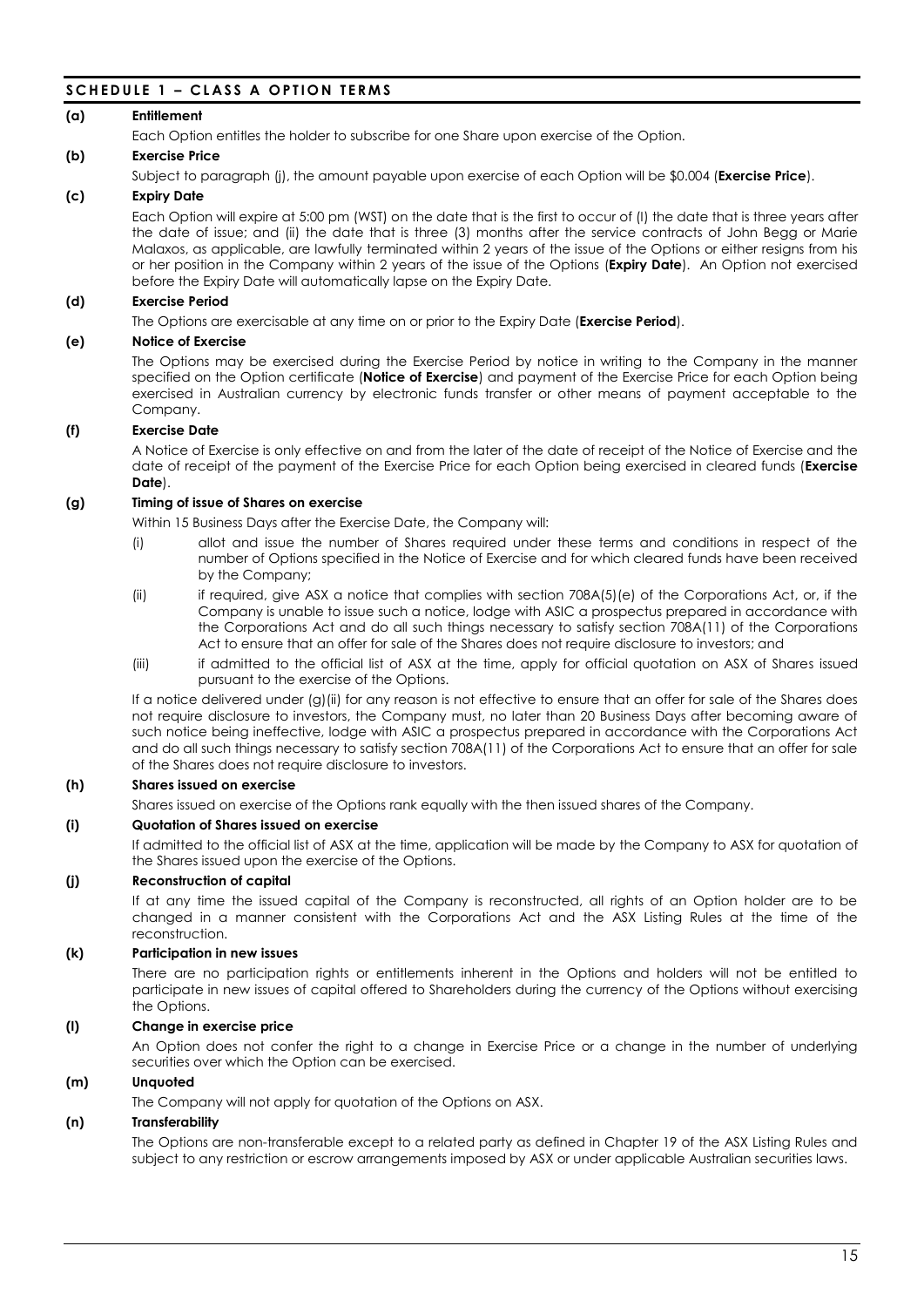### **S C H E D U L E 2 – C L A S S B O PT I O N T E R M S**

#### **(a) Entitlement**

Each Option entitles the holder to subscribe for one Share upon exercise of the Option.

#### **(b) Exercise Price**

Subject to paragraph (j), the amount payable upon exercise of each Option will be \$0.006 (**Exercise Price**).

#### **(c) Expiry Date**

Each Option will expire at 5:00 pm (WST) on 21 April 2020 (**Expiry Date**). An Option not exercised before the Expiry Date will automatically lapse on the Expiry Date.

#### **(d) Exercise Period**

The Options are exercisable at any time on or prior to the Expiry Date (**Exercise Period**).

#### **(e) Notice of Exercise**

The Options may be exercised during the Exercise Period by notice in writing to the Company in the manner specified on the Option certificate (**Notice of Exercise**) and payment of the Exercise Price for each Option being exercised in Australian currency by electronic funds transfer or other means of payment acceptable to the Company.

#### **(f) Exercise Date**

A Notice of Exercise is only effective on and from the later of the date of receipt of the Notice of Exercise and the date of receipt of the payment of the Exercise Price for each Option being exercised in cleared funds (**Exercise Date**).

#### **(g) Timing of issue of Shares on exercise**

Within 15 Business Days after the Exercise Date, the Company will:

- (i) allot and issue the number of Shares required under these terms and conditions in respect of the number of Options specified in the Notice of Exercise and for which cleared funds have been received by the Company;
- (ii) if required, give ASX a notice that complies with section 708A(5)(e) of the Corporations Act, or, if the Company is unable to issue such a notice, lodge with ASIC a prospectus prepared in accordance with the Corporations Act and do all such things necessary to satisfy section 708A(11) of the Corporations Act to ensure that an offer for sale of the Shares does not require disclosure to investors; and
- (iii) if admitted to the official list of ASX at the time, apply for official quotation on ASX of Shares issued pursuant to the exercise of the Options.

If a notice delivered under paragraph (g)(ii) for any reason is not effective to ensure that an offer for sale of the Shares does not require disclosure to investors, the Company must, no later than 20 Business Days after becoming aware of such notice being ineffective, lodge with ASIC a prospectus prepared in accordance with the Corporations Act and do all such things necessary to satisfy section 708A(11) of the Corporations Act to ensure that an offer for sale of the Shares does not require disclosure to investors.

#### **(h) Shares issued on exercise**

Shares issued on exercise of the Options rank equally with the then issued shares of the Company.

#### **(i) Quotation of Shares issued on exercise**

If admitted to the official list of ASX at the time, application will be made by the Company to ASX for quotation of the Shares issued upon the exercise of the Options.

#### **(j) Reconstruction of capital**

If at any time the issued capital of the Company is reconstructed, all rights of an Option holder are to be changed in a manner consistent with the Corporations Act and the ASX Listing Rules at the time of the reconstruction.

#### **(k) Participation in new issues**

There are no participation rights or entitlements inherent in the Options and holders will not be entitled to participate in new issues of capital offered to Shareholders during the currency of the Options without exercising the Options.

#### **(l) Change in exercise price**

An Option does not confer the right to a change in Exercise Price or a change in the number of underlying securities over which the Option can be exercised.

#### **(m) Unquoted**

The Company will not apply for quotation of the Options on ASX.

#### **(n) Transferability**

The Options are transferable subject to any restriction or escrow arrangements imposed by ASX or under applicable Australian securities laws.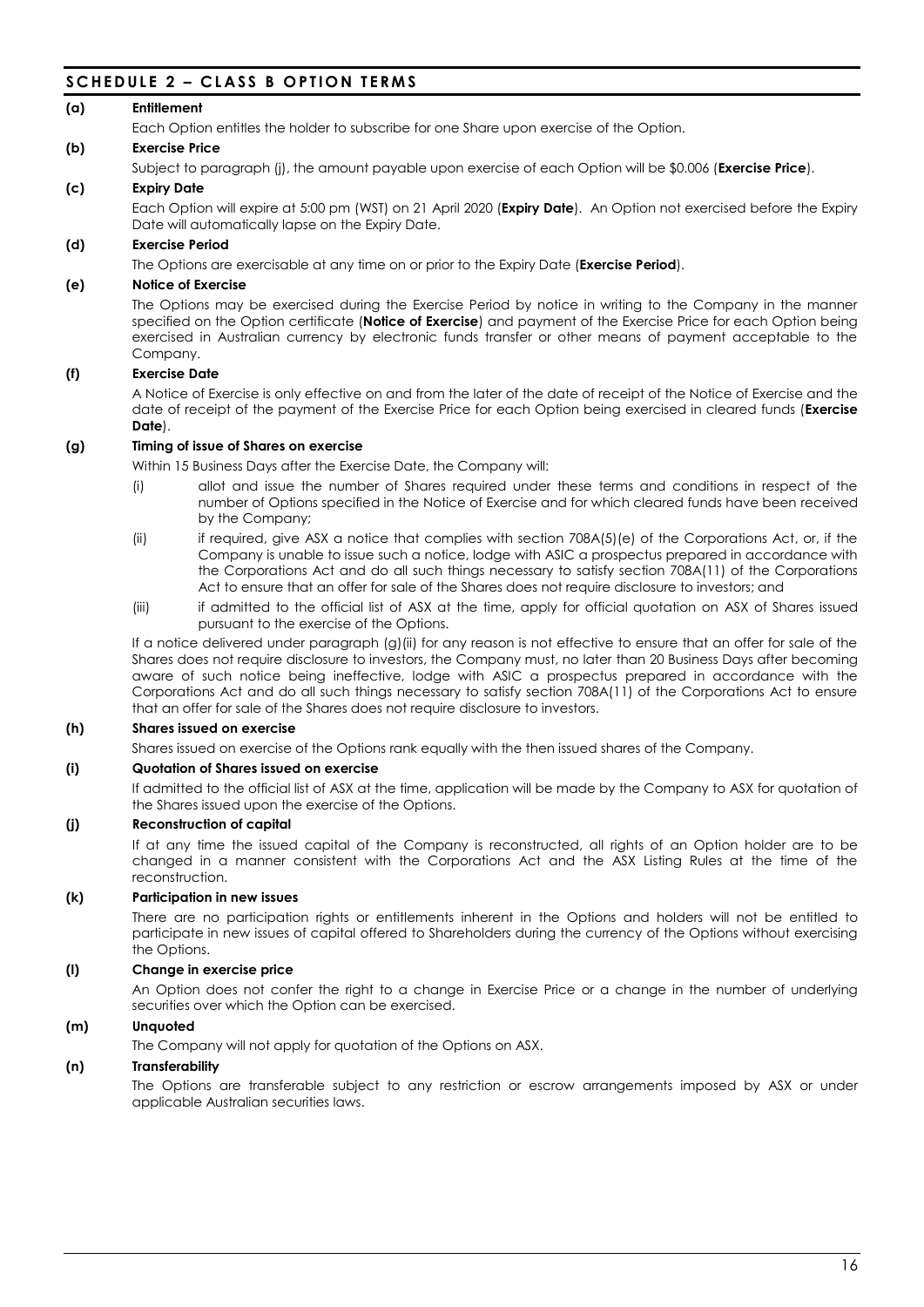### **S C H E D U L E 3 – C L A S S C O P T I O N T E R M S**

#### **(a) Entitlement**

Each Option entitles the holder to subscribe for one Share upon exercise of the Option.

#### **(b) Exercise Price**

Subject to paragrap[h \(k\),](#page-17-0) the amount payable upon exercise of each Option will be \$0.006 (**Exercise Price**).

#### **(c) Expiry Date**

Each Option will expire at 5:00 pm (WST) on the date that is five years after the date of issue (**Expiry Date**). An Option not exercised before the Expiry Date will automatically lapse on the Expiry Date.

#### **(d) Exercise Period**

Subject to paragrap[h \(e\),](#page-17-1) the Options are exercisable at any time on or prior to the Expiry Date (**Exercise Period**).

#### <span id="page-17-1"></span>**(e) Vesting Condition**

Notwithstanding any other term of the Options, the holder shall not be permitted to exercise any Options unless the Company has completed the capital raising contemplated by the terms of the agreement under which the Company agreed to acquire the shares in Bombora Natural Energy Pty Ltd. For the avoidance of doubt, there is no minimum amount of the capital raising.

#### **(f) Notice of Exercise**

The Options may be exercised during the Exercise Period by notice in writing to the Company in the manner specified on the Option certificate (**Notice of Exercise**) and payment of the Exercise Price for each Option being exercised in Australian currency by electronic funds transfer or other means of payment acceptable to the Company.

#### **(g) Exercise Date**

A Notice of Exercise is only effective on and from the later of the date of receipt of the Notice of Exercise and the date of receipt of the payment of the Exercise Price for each Option being exercised in cleared funds (**Exercise Date**).

#### <span id="page-17-2"></span>**(h) Timing of issue of Shares on exercise**

Within 15 Business Days after the Exercise Date, the Company will:

- (i) allot and issue the number of Shares required under these terms and conditions in respect of the number of Options specified in the Notice of Exercise and for which cleared funds have been received by the Company;
- (ii) if required, give ASX a notice that complies with section 708A(5)(e) of the Corporations Act, or, if the Company is unable to issue such a notice, lodge with ASIC a prospectus prepared in accordance with the Corporations Act and do all such things necessary to satisfy section 708A(11) of the Corporations Act to ensure that an offer for sale of the Shares does not require disclosure to investors; and
- (iii) if admitted to the official list of ASX at the time, apply for official quotation on ASX of Shares issued pursuant to the exercise of the Options.

If a notice delivered under paragraph [\(h\)\(ii\)](#page-17-2) for any reason is not effective to ensure that an offer for sale of the Shares does not require disclosure to investors, the Company must, no later than 20 Business Days after becoming aware of such notice being ineffective, lodge with ASIC a prospectus prepared in accordance with the Corporations Act and do all such things necessary to satisfy section 708A(11) of the Corporations Act to ensure that an offer for sale of the Shares does not require disclosure to investors.

#### **(i) Shares issued on exercise**

Shares issued on exercise of the Options rank equally with the then issued shares of the Company.

#### **(j) Quotation of Shares issued on exercise**

If admitted to the official list of ASX at the time, application will be made by the Company to ASX for quotation of the Shares issued upon the exercise of the Options.

#### <span id="page-17-0"></span>**(k) Reconstruction of capital**

If at any time the issued capital of the Company is reconstructed, all rights of an Option holder are to be changed in a manner consistent with the Corporations Act and the ASX Listing Rules at the time of the reconstruction.

#### **(l) Participation in new issues**

There are no participation rights or entitlements inherent in the Options and holders will not be entitled to participate in new issues of capital offered to Shareholders during the currency of the Options without exercising the Options.

#### **(m) Change in exercise price**

An Option does not confer the right to a change in Exercise Price or a change in the number of underlying securities over which the Option can be exercised.

#### **(n) Unquoted**

The Company will not apply for quotation of the Options on ASX.

#### **(o) Transferability**

The Options are transferable subject to any restriction or escrow arrangements imposed by ASX or under applicable Australian securities laws.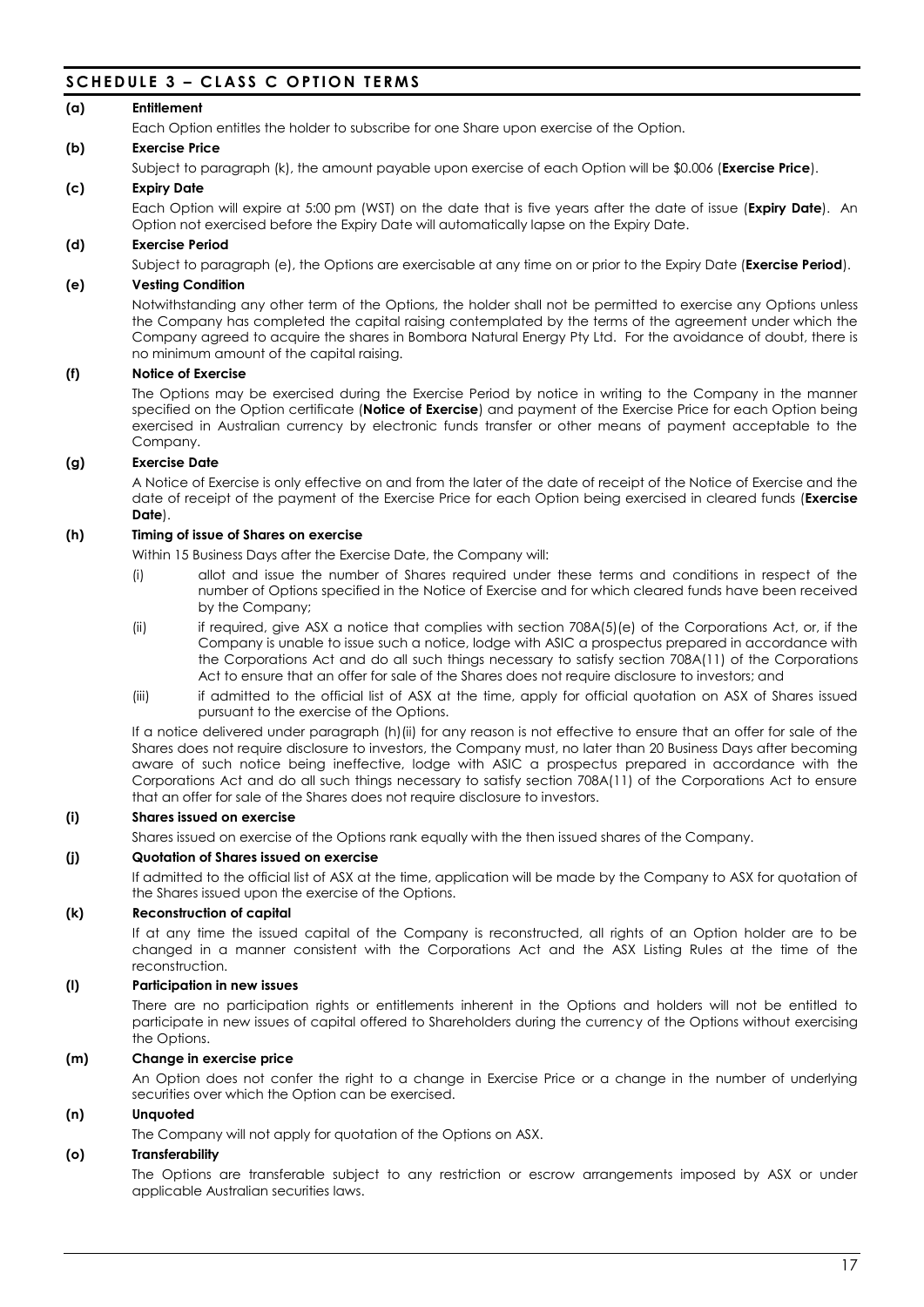### **S C H E D U L E 4 – C L A S S D O PT I O N T E R M S**

#### **(a) Entitlement**

Each Option entitles the holder to subscribe for one Share upon exercise of the Option.

#### **(b) Exercise Price**

Subject to paragrap[h \(k\),](#page-17-0) the amount payable upon exercise of each Option will be \$0.006 (**Exercise Price**).

#### **(c) Expiry Date**

Each Option will expire at 5:00 pm (WST) on the date that date that is the first to occur of (I) the date that is five years after the date of issue; and (ii) the date that is three (3) months after the service contracts of John Begg or Marie Malaxos, as applicable, are lawfully terminated within 2 years of the issue of the Options or either resigns from his or her position in the Company within 2 years of the issue of the Options (**Expiry Date**). An Option not exercised before the Expiry Date will automatically lapse on the Expiry Date.

#### **(d) Exercise Period**

Subject to paragrap[h \(e\),](#page-17-1) the Options are exercisable at any time on or prior to the Expiry Date (**Exercise Period**).

#### **(e) Vesting Condition**

Notwithstanding any other term of the Options, the holder shall not be permitted to exercise any Options until the Company is notified of the discovery of gas or oil testing to surface at potential commercial rates at any of the projects in which Bombora Natural Energy Pty Ltd (or any of its subsidiaries) holds an interest.

#### **(f) Notice of Exercise**

The Options may be exercised during the Exercise Period by notice in writing to the Company in the manner specified on the Option certificate (**Notice of Exercise**) and payment of the Exercise Price for each Option being exercised in Australian currency by electronic funds transfer or other means of payment acceptable to the Company.

#### **(g) Exercise Date**

A Notice of Exercise is only effective on and from the later of the date of receipt of the Notice of Exercise and the date of receipt of the payment of the Exercise Price for each Option being exercised in cleared funds (**Exercise Date**).

#### **(h) Timing of issue of Shares on exercise**

Within 15 Business Days after the Exercise Date, the Company will:

- (i) allot and issue the number of Shares required under these terms and conditions in respect of the number of Options specified in the Notice of Exercise and for which cleared funds have been received by the Company;
- (ii) if required, give ASX a notice that complies with section 708A(5)(e) of the Corporations Act, or, if the Company is unable to issue such a notice, lodge with ASIC a prospectus prepared in accordance with the Corporations Act and do all such things necessary to satisfy section 708A(11) of the Corporations Act to ensure that an offer for sale of the Shares does not require disclosure to investors; and
- (iii) if admitted to the official list of ASX at the time, apply for official quotation on ASX of Shares issued pursuant to the exercise of the Options.

If a notice delivered under paragraph [\(h\)\(ii\)](#page-17-2) for any reason is not effective to ensure that an offer for sale of the Shares does not require disclosure to investors, the Company must, no later than 20 Business Days after becoming aware of such notice being ineffective, lodge with ASIC a prospectus prepared in accordance with the Corporations Act and do all such things necessary to satisfy section 708A(11) of the Corporations Act to ensure that an offer for sale of the Shares does not require disclosure to investors.

#### **(i) Shares issued on exercise**

Shares issued on exercise of the Options rank equally with the then issued shares of the Company.

#### **(j) Quotation of Shares issued on exercise**

If admitted to the official list of ASX at the time, application will be made by the Company to ASX for quotation of the Shares issued upon the exercise of the Options.

#### **(k) Reconstruction of capital**

If at any time the issued capital of the Company is reconstructed, all rights of an Option holder are to be changed in a manner consistent with the Corporations Act and the ASX Listing Rules at the time of the reconstruction.

#### **(l) Participation in new issues**

There are no participation rights or entitlements inherent in the Options and holders will not be entitled to participate in new issues of capital offered to Shareholders during the currency of the Options without exercising the Options.

#### **(m) Change in exercise price**

An Option does not confer the right to a change in Exercise Price or a change in the number of underlying securities over which the Option can be exercised.

#### **(n) Unquoted**

The Company will not apply for quotation of the Options on ASX.

### **(o) Transferability**

The Options are non-transferable except to a related party as defined in Chapter 19 of the ASX Listing Rules and subject to any restriction or escrow arrangements imposed by ASX or under applicable Australian securities laws.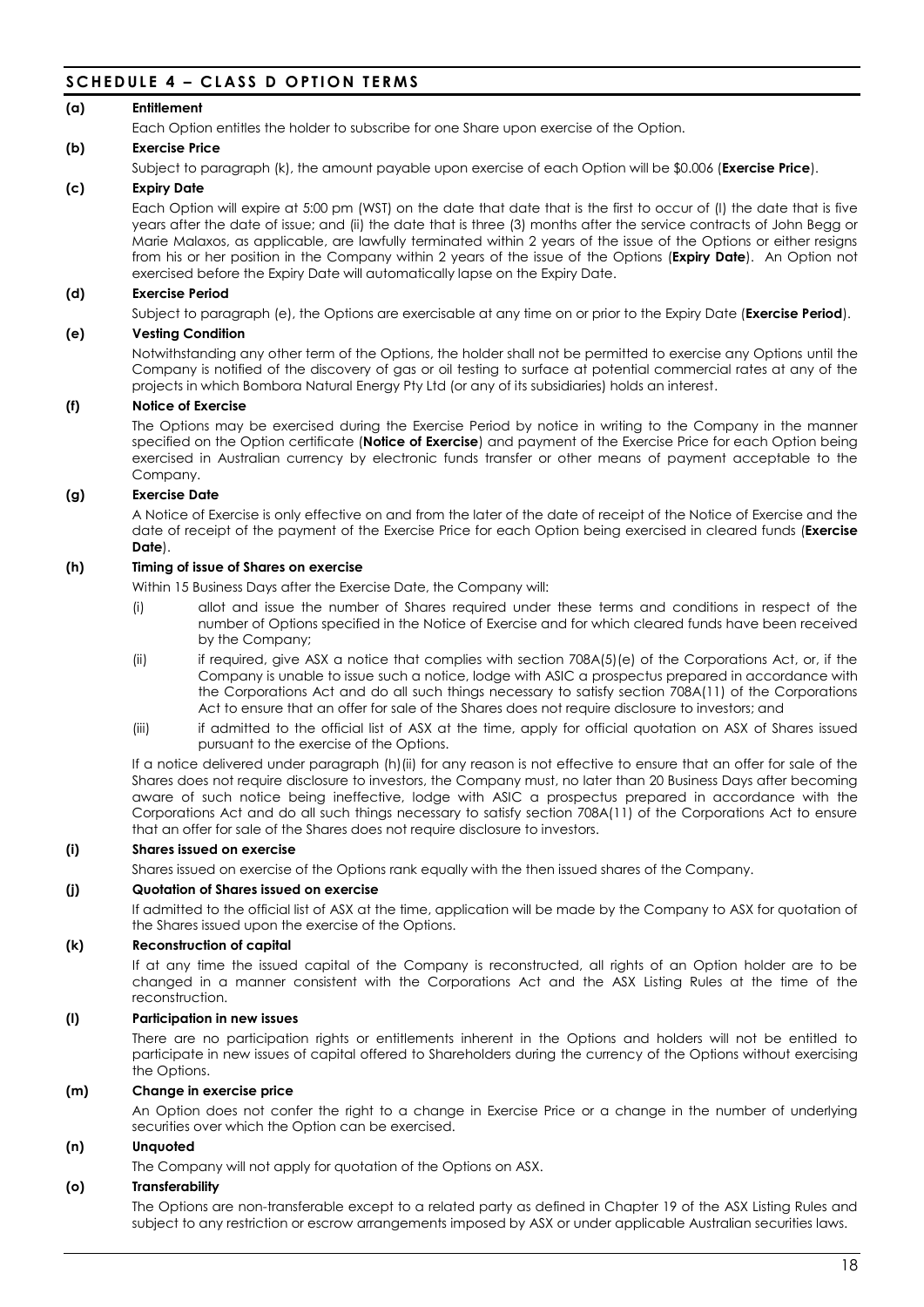THIS PAGE WAS LEFT BLANK INTENTIONALLY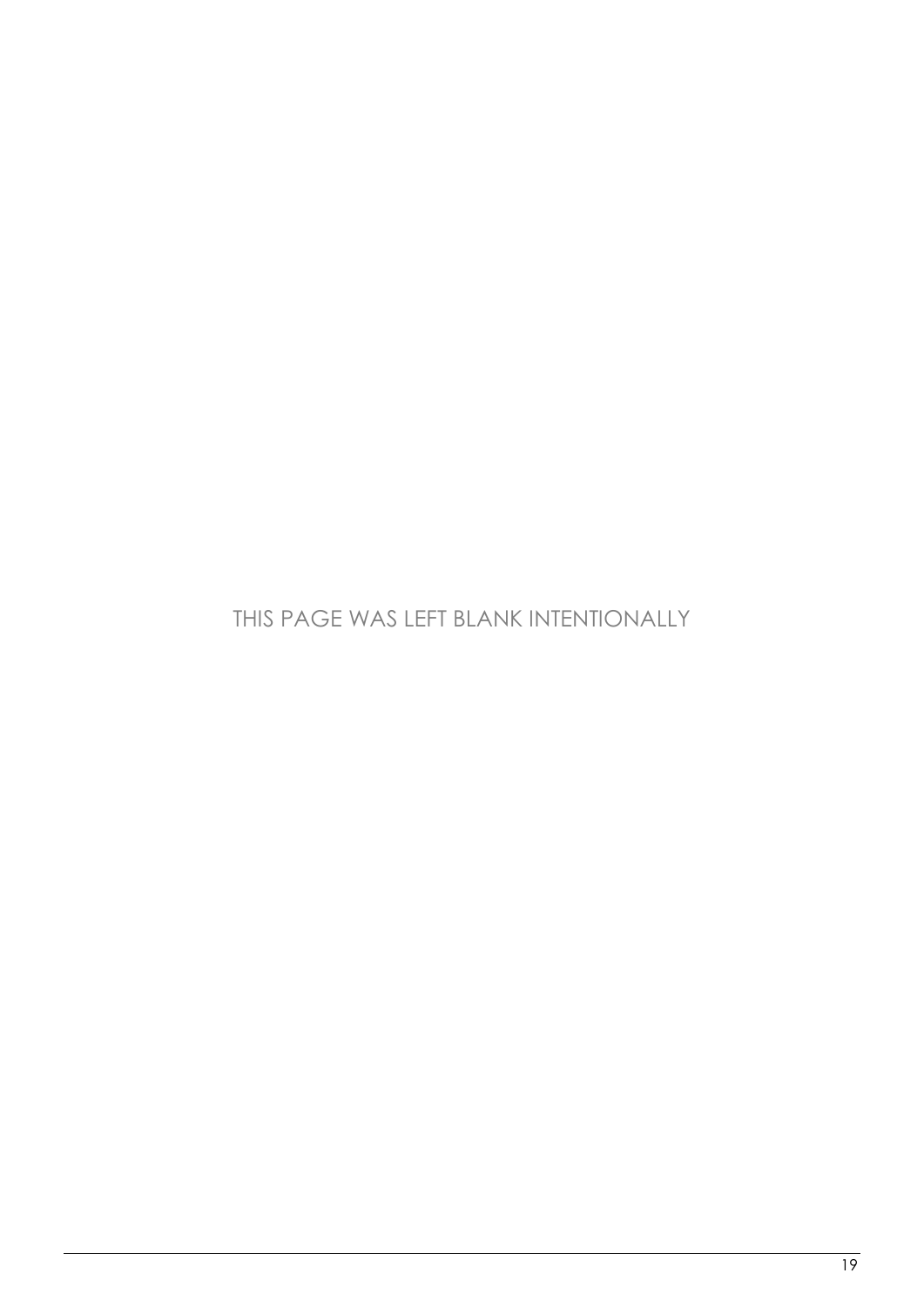

|                                                             | <b>Change of address.</b> If incorrect, mark this box and make the<br>correction in the space to the left. Security holders sponsored by<br>a broker (reference number commences with 'x') should advise<br>your broker of any changes.                                                                                                                                  |
|-------------------------------------------------------------|--------------------------------------------------------------------------------------------------------------------------------------------------------------------------------------------------------------------------------------------------------------------------------------------------------------------------------------------------------------------------|
| <b>Form of Proxy</b>                                        | Please mark $\mathbf{X}$ to indicate your directions                                                                                                                                                                                                                                                                                                                     |
| Appoint a Proxy to Vote on Your Behalf<br>STEP <sub>1</sub> | $\frac{1}{2}$ PLEASE NOTE: This proxy is solicited on behalf of the management of<br>Pancontinental Oil & Gas NL ACN 003 029 543 (the "Company") for use at<br>the meeting of the shareholders of the Company to be held at The Park<br>Business Centre, 45 Ventnor Avenue, West Perth WA 6005 on 10 July 2017<br>at 9:30 am or any adjournment thereof (the "Meeting"). |

I/We being a member/s of Pancontinental Oil & Gas NL hereby appoint

| the Chairman<br>of the meeting | <b>OR</b> |  | <b>PLEASE NOTE:</b> If you leave the section<br>blank, the Chairman of the Meeting will be<br>your proxy. |
|--------------------------------|-----------|--|-----------------------------------------------------------------------------------------------------------|
|                                |           |  |                                                                                                           |

or failing the individual(s) or body corporate(s) named, or if no individual(s) or body corporate(s) is named, the Chairman of the Meeting, as my/our proxy to act generally at the Meeting on my/our behalf and to vote in accordance with the following directions at the Meeting and at any adjournment of that meeting.

| If you have not appointed the Chairman of the Meeting as your proxy and you are appointing a second proxy please complete the following: Proxy 1 is appointed to                |  |  |  |  |  |
|---------------------------------------------------------------------------------------------------------------------------------------------------------------------------------|--|--|--|--|--|
| % of my voting right and Proxy 2 is appointed to represent<br>% of my total votes. My total voting right is<br>shares.<br>represent                                             |  |  |  |  |  |
| $\exists \triangle \in$ PLEASE NOTE: If the appointment does not specify the proportion or number of votes that the proxy may exercise, each proxy may exercise half the votes. |  |  |  |  |  |

 **PLEASE NOTE:** If you mark the abstain box for a particular item, you are directing your proxy not to vote on that item on a show of hands or on a poll and your votes will not be counted in computing the required majority on that item.

|              | If you wish to indicate how your proxy is to vote, please tick the appropriate places below. | <b>FOR</b> | <b>AGAINST</b> | <b>ABSTAIN</b> |
|--------------|----------------------------------------------------------------------------------------------|------------|----------------|----------------|
| Resolution 1 | Acquisition of Bombora Natural Energy Pty Ltd                                                |            |                |                |
| Resolution 2 | Approval for Share Placement                                                                 |            |                |                |
| Resolution 3 | Approval for Issue of Options                                                                |            |                |                |
| Resolution 4 | Election of Director - John Begg                                                             |            |                |                |
| Resolution 5 | Election of Director - Marie Malaxos                                                         |            |                |                |
| Resolution 6 | Approval for Share Placement to Director                                                     |            |                |                |
| Resolution 7 | Approval for Issue of Shares to Director In Lieu of Fees                                     |            |                |                |
| Resolution 8 | Ratification of Prior Issue - Shares                                                         |            |                |                |
| Resolution 9 | Ratification of Prior Issue - Options                                                        |            |                |                |

If no choice is specified, the shareholder is conferring discretionary authority on the proxy to vote at his or her discretion.

The Chairman intends to vote FOR on all resolutions.



**Signing by member**

This section **must** be signed in accordance with the instructions overleaf to enable your directions to be implemented.

**Individual or Member 1 Member 2** (if joint holding) **Member 3** (if joint holding)

**Sole Director and Sole Secretary**

**Director/ Company Secretary**

**Director Date** 

**/ /**